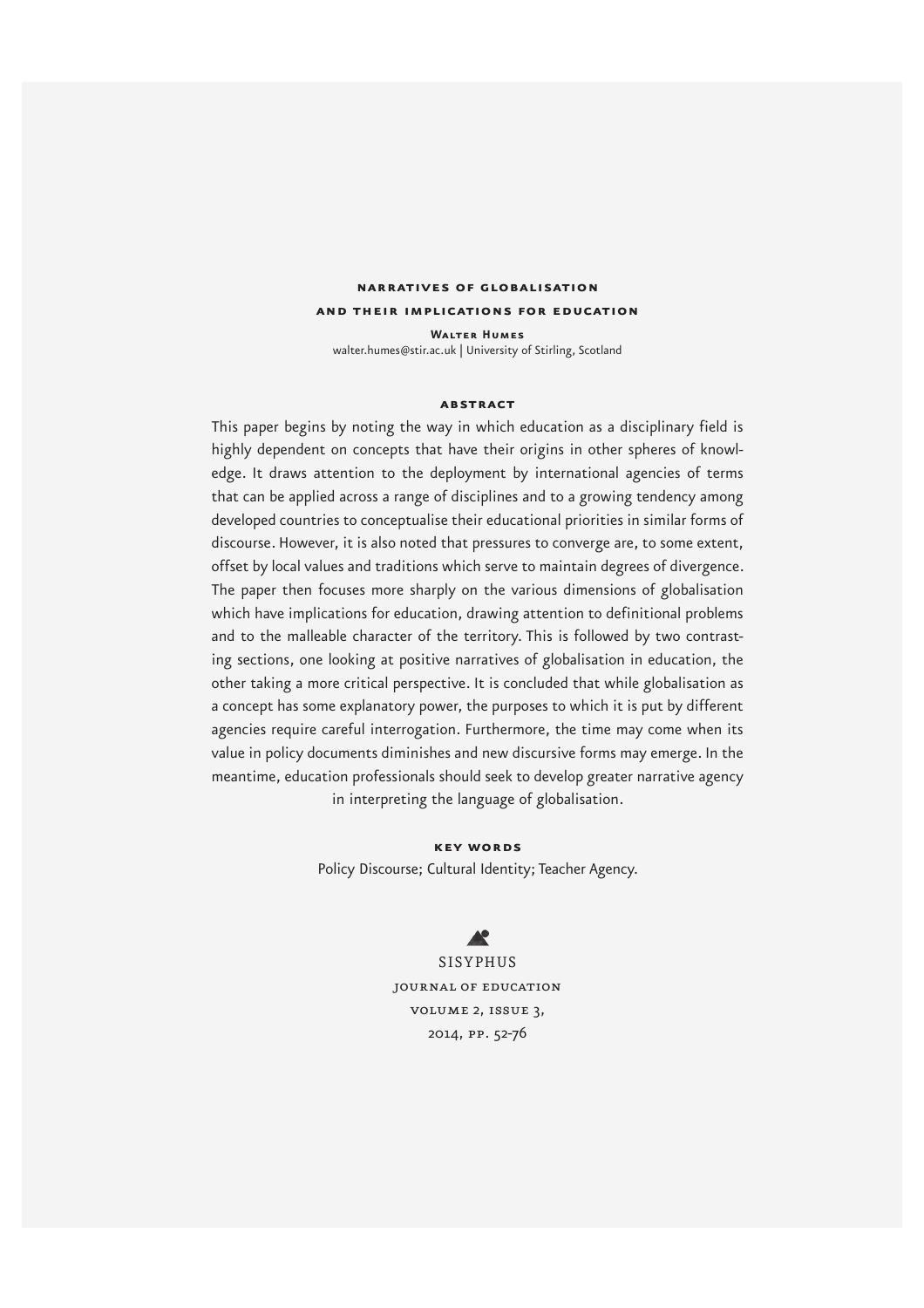# Narratives of Globalisation and Their Implications for Education

*Walter Humes*

### INTRODUCTION

Education as a disciplinary field draws heavily on concepts and principles which have their origins in other forms of knowledge. Even concepts which might be regarded as central to education — such as curriculum, assessment and pedagogy — depend on understandings derived from other disciplines. Thus, for example, debates about the form and content of the curriculum are informed by insights from philosophy and sociology about the nature and structure of knowledge and the cultural value attached to a range of intellectual and practical skills. Again, decisions about the most appropriate forms of assessment are influenced by psychological evidence about learning processes and motivation, as well as by statistical techniques that can refine the way in which results are calculated and presented. And in the case of pedagogy, what happens in classroom exchanges between teachers and pupils has to take account of legal and ethical arguments about professional conduct, human rights and fair treatment. In each case, the educational response is framed within a wider context which introduces concepts whose explanatory value may derive from other spheres of activity.

When it comes to considering the broad aims of education, the contribution of ideas which have their origins in other fields is even more marked.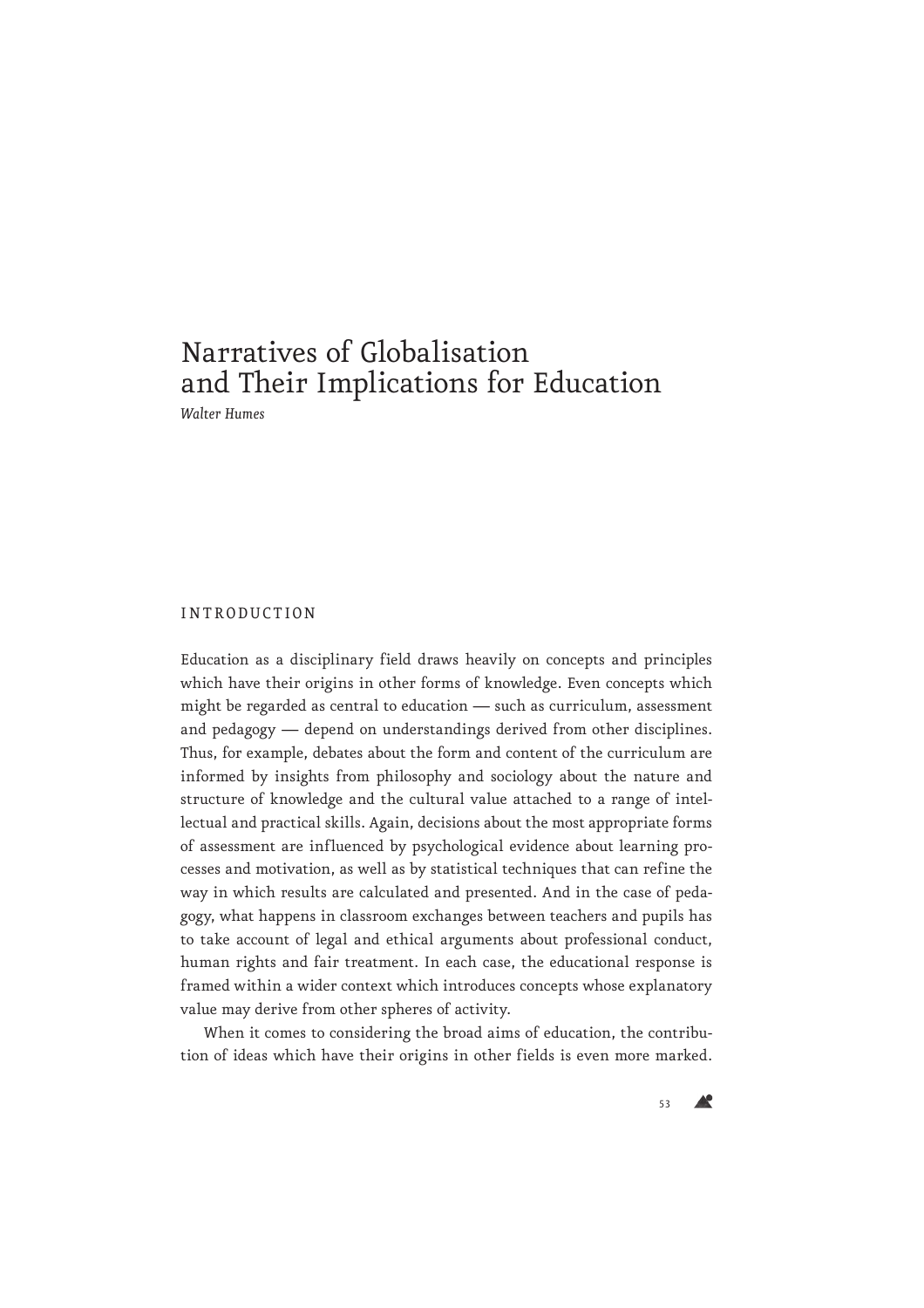In recent years educational policy has invoked a number of concepts which have resonances across a wide range of social and political debates. These include social capital, citizenship, leadership and globalisation, all of which have featured as key principles in policy documents aimed at international audiences. Field (2003) has shown how organisations such as the World Bank invoke social capital in discussions about obtaining the best return for policies designed to alleviate poverty and improve educational outcomes. In the case of leadership, the Organisation for Economic Cooperation and Development (OECD) has produced two influential policy documents (OECD, 2008a, 2008b) which recommend a particular approach to the management of schools. Again, the Eurydice Network of the European Commission has encouraged the promotion of education for citizenship across thirty-six countries (Eurydice, 2012).

The ways in which certain key terms come to dominate public debate and professional exchanges have been the focus of discourse analysis, a technique which seeks to illuminate the inter-relations between language, knowledge and power (Fairclough, 1989, 1992). Powerful forms of discourse are usually shaped into narratives, explanatory accounts that try to make sense of social, cultural and political developments. Given the complexity of the modern world, there are inevitably competing and conflicting narratives and some gain greater ascendancy than others. An important question to consider is what leads some accounts to be adopted as convincing versions of events while others are marginalised. Is it that the successful narratives have a stronger knowledge base and take more account of the evidence? Or is it because those promoting them have powerful voices and enjoy narrative privilege, and thus can write and speak with seemingly greater authority than the advocates of counter-narratives (Bamberg & Andrews, 2004)? And what are the lines of influence in the transmission of dominant narratives: do they invariably proceed from economic and political spheres of activity to shape thinking in public services, such as education?

These questions will arise again in later sections which examine positive and negative narratives of globalisation in education. An extended discussion of narrative *methods* lies outside the scope of this paper but much has been written about what has often been referred to as the "narrative turn" in social sciences (see, e.g., Andrews, Squire & Taboukou, 2013; Clough, 2002; Riessman, 2008). This has a number of notable features: a rejection of the notion that language is neutral and objective; an interest in the causes and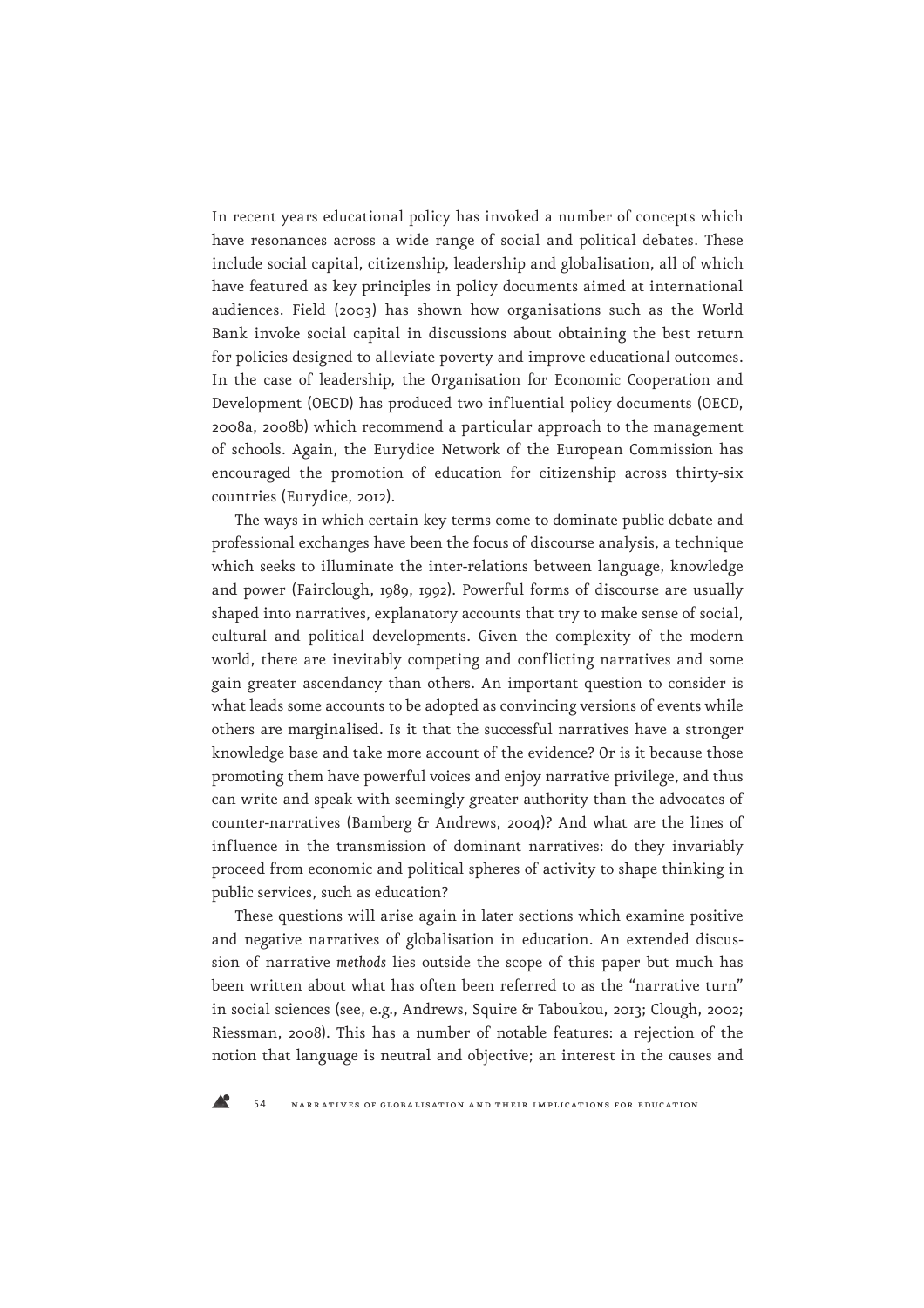chronology of discursive shifts; and an interdisciplinary approach that does not draw on a single theoretical orientation.

The commonality of much policy discourse in education can itself be regarded as a form of globalisation. Pasi Sahlberg has referred to a Global Education Reform Movement (GERM) which seeks to steer countries with distinctive educational traditions in a common direction (Sahlberg, 2012). Its features include standardized curricula and performance standards, testbased accountability systems and the use of corporate management models. These tend to be reinforced by the Programme for International Student Assessment (PISA) carried out periodically by the OECD, comparing results in different countries for reading, mathematics and science: sixty-five countries participated in the 2012 data collection, in which the best results were achieved by Shanghai, Singapore, Hong Kong, South Korea and Japan, with European countries doing less well. The publication of such information has political consequences, with governments seeking to improve their country's ranking by pursuing similar policies to those nations which shine. However, as Lingard and others have pointed out, cultural diversity means that it is not simply a matter of transplanting a winning formula into a different context: the specificities of particular nation-state responses also have to be taken into account (Lingard, 2008). For example, within the UK, both England and Scotland show up as middle-ranking performers in the PISA results and while both have employed some of the neo-liberal discourse associated with the Global Educational Reform Movement, the secondary education systems in the two countries are markedly different. Scotland has stuck with its all-through comprehensive system, first introduced in 1965, while England has encouraged much more diversification, promoting "free schools" and "academies" which are independent of local authority control. So the convergent pressures deriving from globalisation need to be set against localised divergent pressures which may have deep historical and cultural roots. As Anthony Kelly observes: "The growing international pressures of globalisation affect practitioners in unpredictable and different ways, so the development of national policy is tied to the process of translating global trends to local contexts" (Kelly, 2009, p. 51). This is sometimes referred to as "vernacular globalisation", a process that explains "the ways in which local sites and their histories, cultures, politics and pedagogies mediate to greater or lesser extents the effects of top-down globalisation" (Rizvi & Lingard, 2010, p. 65).

**AP**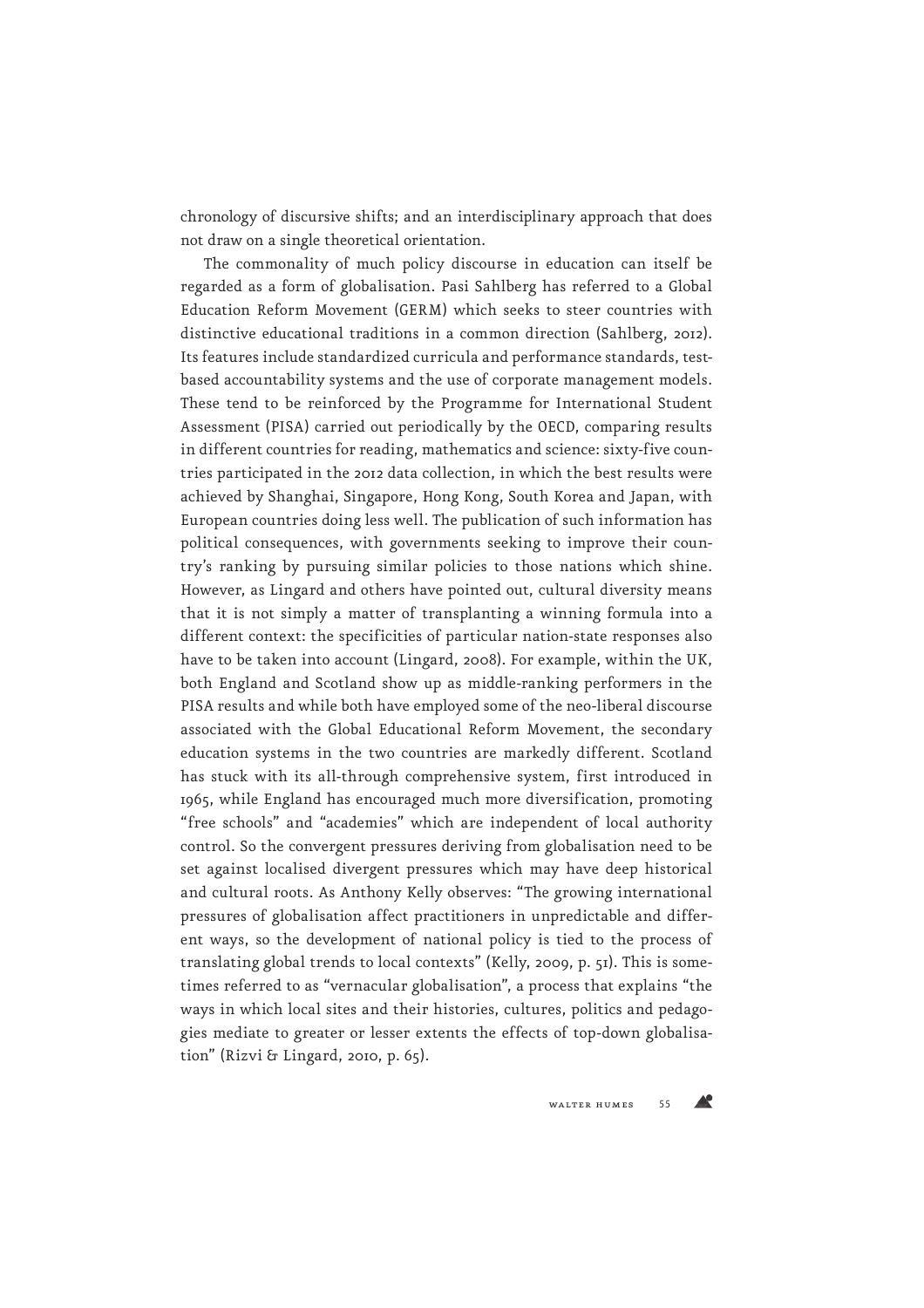Globalisation can be viewed as a "grand narrative": that is, an attempt to offer a general explanation of diverse changes affecting many spheres of social action. However, the complexity and pace of the modern world means that traditional ideas of what constitutes a narrative are no longer adequate. Richard Sennett observes:

If the well-made plot has gone out of fashion in fiction, it is a rarity in ordinary life: life histories are seldom shapely. In ethnography, we are indeed less concerned with how coherent are the stories people tell us than with the effort of our subjects to make their experiences cohere. This is not a one-shot effort. Frequently a subject will retell and reorganize an event, sometimes taking apart a seemingly logical story into disconnected bits, in order to see what lies beneath the surface (Sennett, 2006, p. 188).

Sennett is here referring to individual life histories, personal narratives of everyday life covering family, work and community. When the insight is extended to narratives which seek to explain events on a larger scale, and show how they impact in many different contexts, the impossibility of producing a single story that covers all the forces at work becomes apparent. Globalisation emerges as a concept that has many different layers and dimensions, some of which point in different directions. That is why it is necessary, in Sennett's terms, to look at the 'disconnected bits', to "reorganize" the constituent parts, and "retell" particular episodes. To adapt his analogy with fiction, the story of globalisation has many plots and sub-plots, a cast of characters that are not easily classified as heroes or villains, multiple thematic layers and many tangled narrative threads. It is not an easy read and the ending is left unresolved. As a starting point, it is necessary to identity some of the key components which can be used in the assembly of narrative constructions.

# DEFINING THE TERRITORY

"Globalisation" is a term that has been appropriated by people working in many diverse fields, leading to a multiplicity of competing definitions. Fairclough offers a comparatively simple account when he defines it as "The contemporary tendency for economic, political and social processes and relations

56 narratives of globalisation and their implications for education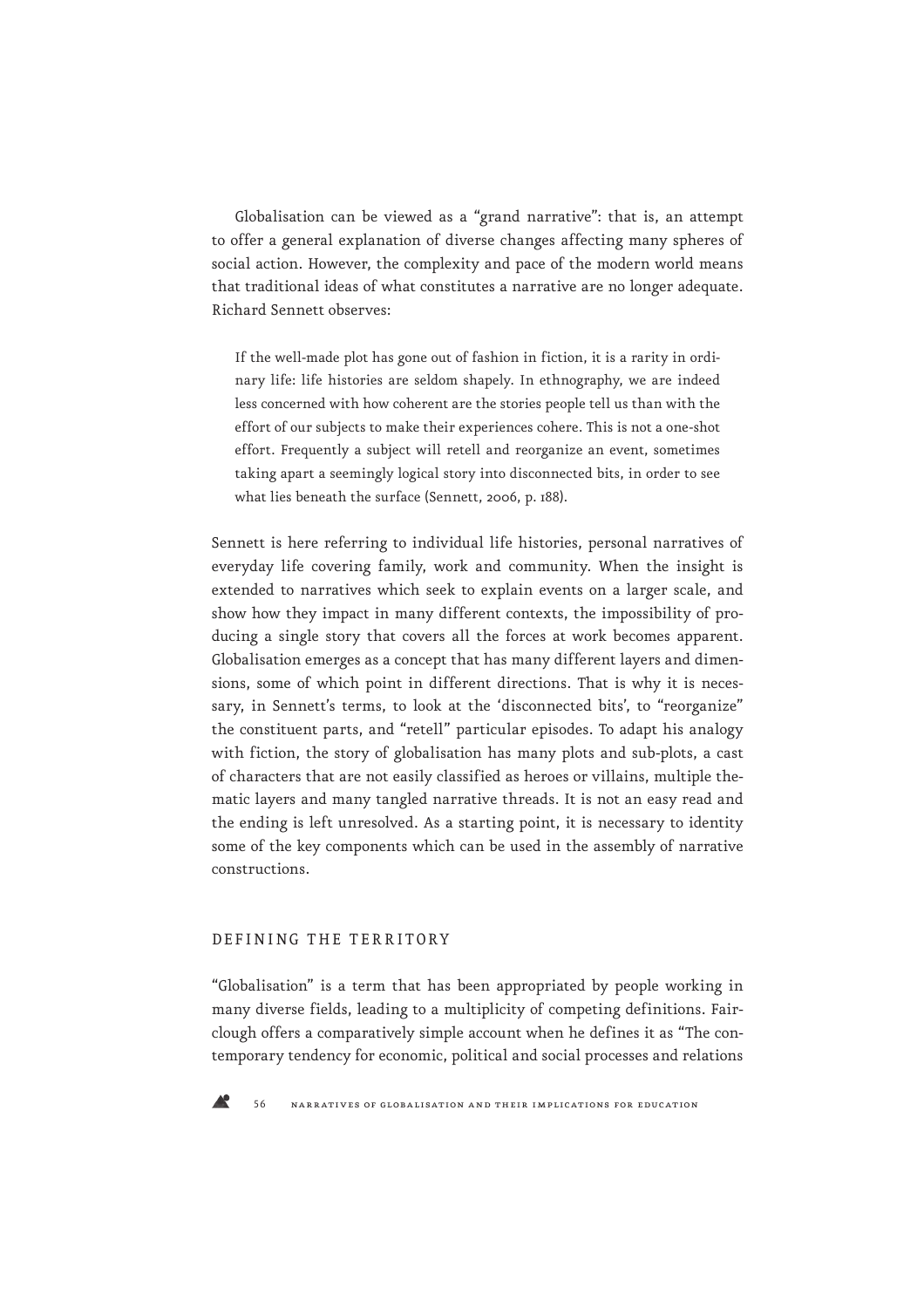to operate on an increasingly global scale" (Fairclough, 2003, p. 217). He adds a number of important qualifications: first, that the concept is contested; secondly, that some parts of the world remain marginalised; and, thirdly, that although the trend has intensified in recent years, it should be seen as part of a longer-term process involving a "re-scaling" of relations between global, regional, national and local levels of operation. These qualifications introduce complexities which are partly reflected in an alternative definition proposed by Steger, after reviewing a number of other attempts:

Globalisation refers to a multidimensional set of social processes that create, multiply, stretch and intensify social interdependencies and exchanges while at the same time fostering in people a growing awareness of deepening connections between the local and the distant (Steger, 2003, p. 13).

One of the problems that arise from any attempt to offer a fully comprehensive definition, expressed at a high level of generality, is that its application to particular fields, such as education, may not be immediately apparent. For this reason, it will be useful to look briefly at a number of inter-related dimensions of globalisation whose relevance to education can be demonstrated.

*Economic globalisation* is often seen as the fundamental driver of the whole process. It refers to the various ways in which economic exchanges have been transformed by new models of conducting business, including: the speed of share dealings and banking transactions; international trade agreements; common currencies; the expansion of multinational companies; and the ease of transferring sites of production and recruiting cheaper labour forces (see Stiglitz, 2003, 2007). The biggest players, such as oil and information technology companies, can exert a degree of power and influence that is equal to, or sometimes greater than, nation states. Their loyalty is to the global market and its potential to generate profits, rather than to any particular country. Company headquarters can be moved quickly if there are taxation benefits to be gained. There are clear consequences for patterns of employment, demographic movements and national identity. Within the UK, for example, people living in Scotland (some of whom will have originated elsewhere) may think of themselves as Scottish, British, European, or even as World Citizens within a reconfigured global environment. Educational systems have to prepare learners for employment opportunities that are very different from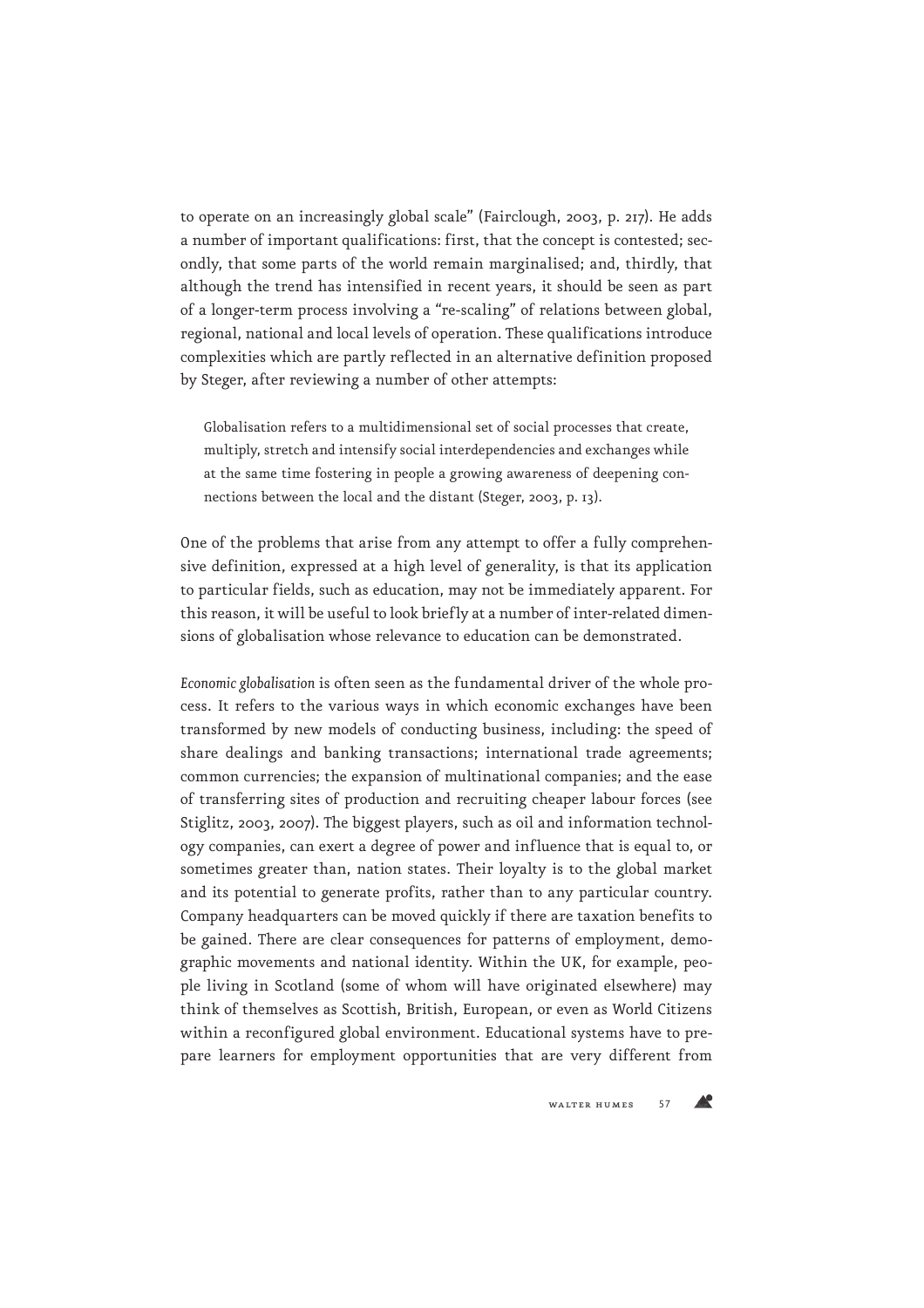those available to earlier generations. As well as some understanding of the changed economic landscape, they are expected to acquire the kinds of skills valued by employers, such as flexibility and teamwork.

These trends have accelerated at a time when the old ideological divisions between capitalism and socialism were severely weakened following the collapse of the communist bloc in 1989. Market thinking quickly gained ascendancy and led to the application of private sector models to public sector institutions. This was evident in an increased emphasis on efficiency, measurable outputs and value for money, and the introduction of corporate approaches to the management of public organisations such as hospitals and schools. Even in "left-oriented" political parties, economic discourse became the "natural" way to describe the operations of agencies which had previously been described in welfare terms (see Fairclough, 2000).

*Political globalisation* refers to the growth in forms of political organisation above and beyond the nation state (Baylis, Smith & Owens, 2013). Examples include transnational agencies of a political, military, economic and environmental kind, such as the European Union (EU), the World Health Organisation (WHO), The North Atlantic Treaty Organisation (NATO) and the United Nations (UN). Political globalisation raises difficult questions about democratic accountability and the location of power. Concerns have been expressed about decisions being made by a global elite without being subject to proper democratic scrutiny. Within the UK, for example, there are frequent arguments about the extent to which the parliament in London has ceded power to the EU in Brussels. Defenders of political globalisation would argue that international alliances enable more effective action to be taken in relation to problems that are not confined to one country. More controversially, they might also argue that political globalisation has the potential to bring some of the benefits of advanced democracies to nations ruled by undemocratic governments. An example might be the UN Convention on the Rights of the Child which can put pressure on oppressive regimes to improve educational facilities and act against various forms of child exploitation.

Education has been affected by political globalisation in a number of ways. The influential role of the Organisation for Economic Cooperation and Development (OECD) in setting cross-national agendas for education and developing performance indicators enabling international comparisons to be made has already been noted. In higher education, the Bologna Declaration, first signed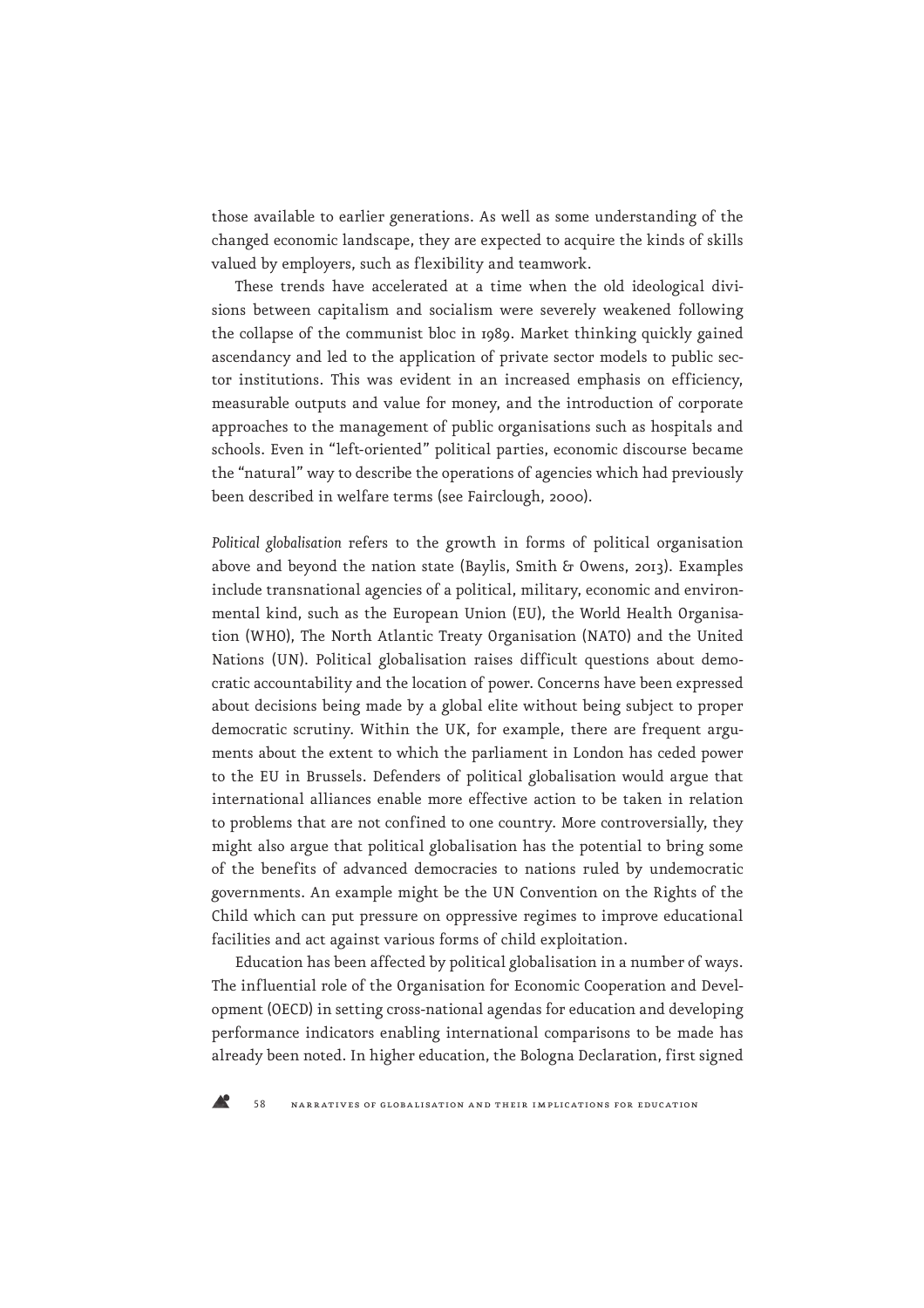in 1999, now includes 47 countries committed to the creation of a European Higher Education Area facilitating academic exchange and seeking to ensure comparability of qualifications and standards. And as will be shown later, policy ideas in education have become tradeable commodities promoted by international alliances involving governments, private companies and 'philanthropic' organisations. Critics of these developments argue that they lead to bureaucratic conformity and diminish the distinctiveness of national educational traditions.

*Cultural globalisation* raises contentious issues about sameness and difference (Hopper, 2007). One interpretation emphasises a trend towards standardisation of taste, linked to consumer demand, in things like fashion, popular culture, music, film and television. This has been referred to as the "McDonaldization" of society (Ritzer, 2000), whereby similar products are available on a global scale. Critics see this as evidence of oppressive capitalism which squeezes out the richness and diversity of indigenous cultural forms. A more positive interpretation is that the process enables goods and services which had previously been available only to privileged groups in developed countries to be distributed more widely. It is also argued that increased opportunities for travel mean that people have access to, and can experience directly, greater variety in customs, attitudes and values. This has the potential to increase understanding of different belief systems and to free people from the constraints of their own culture. However, if the conclusion drawn is that all values are relative — that there is a "market" in belief systems as well as goods and services — it creates particular problems for schools, which have traditionally been expected to represent clear standards and transmit values that support a sense of national identity and tradition. The problem is further complicated by demographic movements which bring together youngsters who, initially at least, do not share a common language and represent different ethnic and religious backgrounds. How can a balance be struck between celebrating difference and sharing common aims?

*Technological globalisation* refers to the many changes brought about by the rapid development and use of information technology in its various forms. These have transformed the processes through which business is conducted and financial transactions are carried out. The internet has brought about major alterations in the way individuals conduct their lives, whether in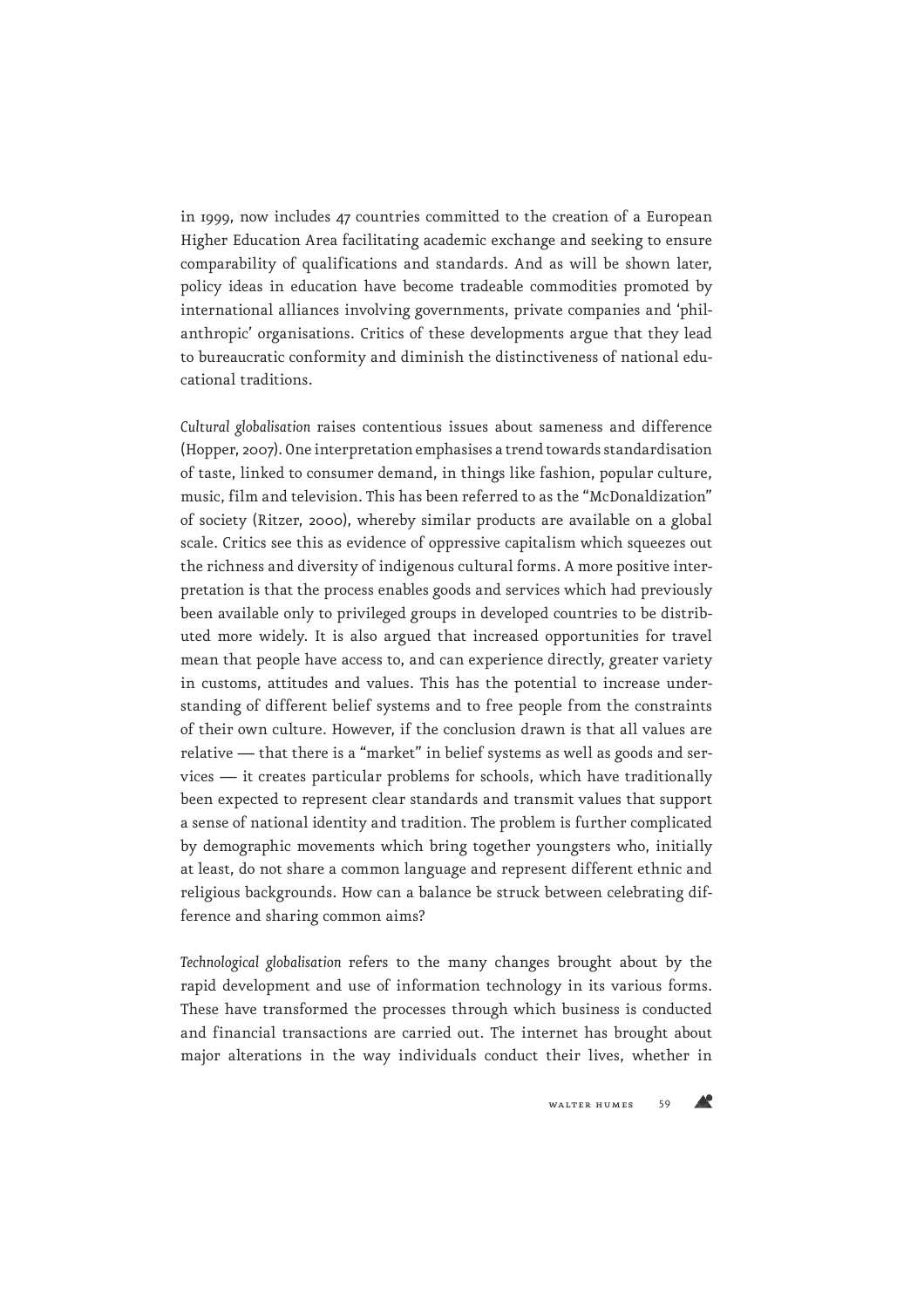terms of the purchase of goods and services or in terms of their personal relationships. Technology can overcome the constraints of time and distance, thus accelerating the pace of modern life. Again, governments can use the internet to release information, promote policies and engage in propaganda exercises. Similarly, pressure groups can employ the new technology to share ideas, organise campaigns and set up websites to provide a forum for ideas that might not otherwise get into the public domain. As the sales of printed newspapers continue to fall, rapid electronic forms of communication become the principal source of news for many people.

The educational effects of technological globalisation are both positive and negative (Selwyn, 2012). Access to "information" is not the same as access to knowledge, and students need to learn to distinguish between reliable and unreliable sources and to avoid the temptations of plagiarism. Conventional schools, colleges and universities which in the past had a virtual monopoly of knowledge, acting as its gatekeepers, now find that there are all sorts of other competitors straying into their territory. Part of the response has been the growth of online courses or, more commonly, the supplementing of conventional courses with access to online material. Many agencies other than schools, colleges and universities — e.g. public bodies and voluntary organisations — now see themselves as having an educational role. This raises interesting questions about knowledge generation and knowledge transmission and could, in the longer term, require a major reconfiguration of the way traditional educational establishments operate. If they fail to take sufficient account of the digital revolution outside their walls they could come to be regarded as archaic institutions, no longer fit for purpose.

*Environmental globalisation* covers a range of issues (Newell, 2012). These include the depletion of natural resources (oil, gas, coal) and the effects of increasing demand for energy consumption on global warming and environmental pollution. Fierce debates surround the merits of alternative sources of energy: wind farms, whether sited onshore or at sea, affect the landscape and meet only a small proportion of the total energy required; nuclear power carries high risks, as disasters in Russia and Japan have shown, and the disposal of waste presents huge, long-term problems. Environmental charities, such as Greenpeace and Friends of the Earth, campaign for safe, sustainable forms of energy and draw attention to the effects of economic exploitation of the environment, such as the destruction of rainforests in South America by log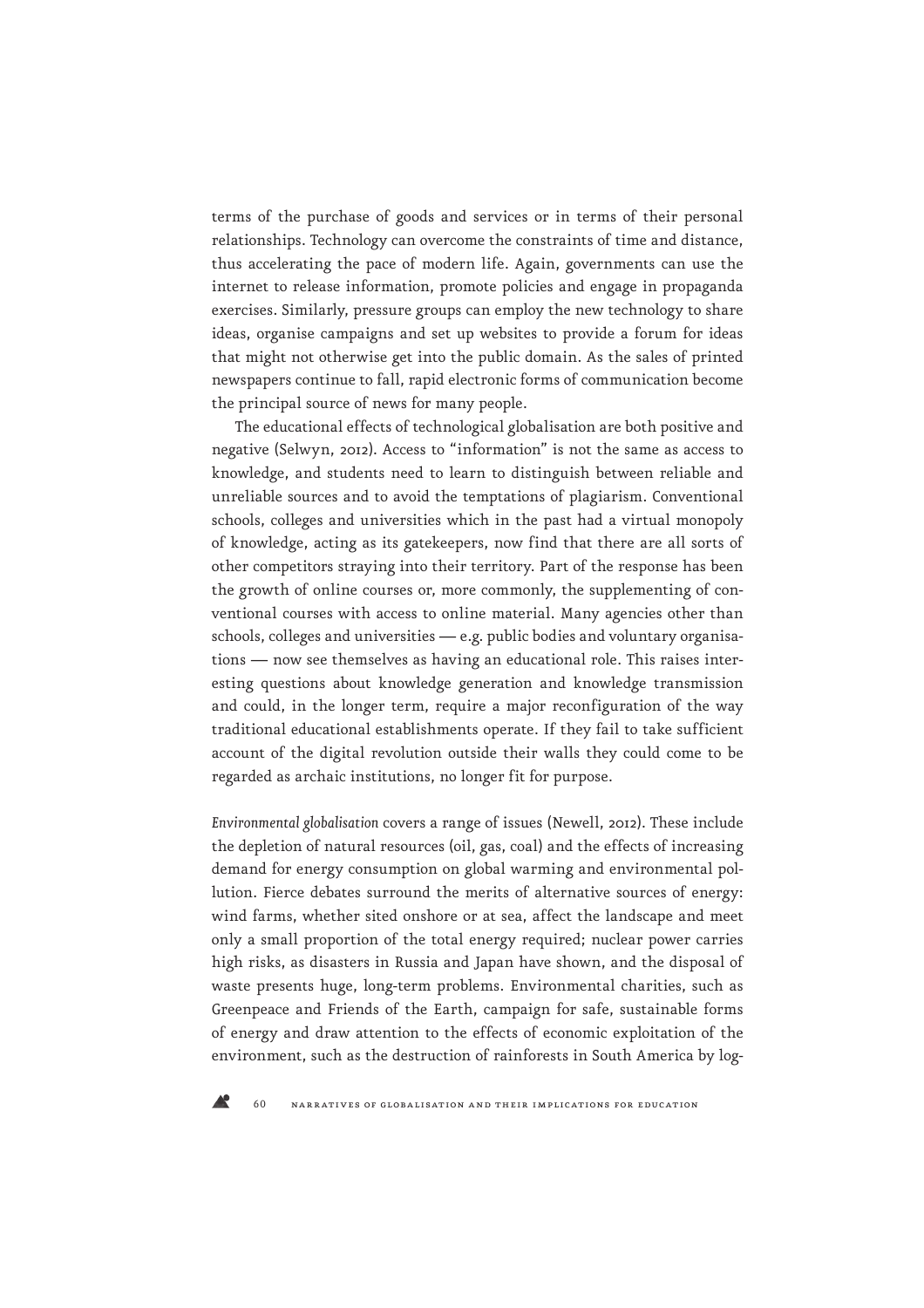ging companies. They argue for an approach that respects both the culture and lifestyle of indigenous populations and the habitat of animals, birds and insects. These arguments have direct relevance to patterns of living in developed countries, affecting such diverse issues as carbon emissions from cars and aeroplanes, the design of houses (to improve levels of insulation and reduce energy consumption), and approved models of farming (to limit the use of harmful chemicals and ensure land conservation).

Educational responses to these questions have proved controversial. Those who argue that the future of the planet is at stake, and that extreme weather is evidence of the hazards that a careless attitude toward the environment can cause, are accused by critics of being unduly alarmist. Environmental campaigners respond by saying that there has been a lack of political will (particularly by the major players, the United States and China) to address the scale of the problem. They also charge multinational companies with pursuing short-term profits at the expense of long-term environmental consequences. Such conflicting interpretations require delicate handling in a classroom context. It is certainly the case that they need to be addressed: young people are the generation who will have to respond to the environmental legacy left by their elders and it is only right that they should be made aware of the social, scientific and ethical arguments surrounding the disputes.

The overall effect of these various dimensions of globalisation is to create social disequilibrium. They accelerate the pace of change and destabilise traditional patterns of individual, institutional and governmental action. All of the forms of globalisation that have been described have the potential to impact on systems of education. It is not surprising, therefore, that the global dimension has come to feature prominently in educational discourse. But, given the political arguments surrounding many of the developments that have been described, the policy implications are far from straightforward. The evidence can be interpreted in various ways, leading to differing accounts of how schools should respond. In the sections that follow two alternative narratives of the educational globalisation will be offered, the first relatively positive, the second more critical. Thereafter, the explanatory value of globalisation as a concept which can inform educational policy will be assessed: will it continue to shape thinking and influence policies, or are we near the point at which it will be abandoned in favour of other conceptual tools?

**AP**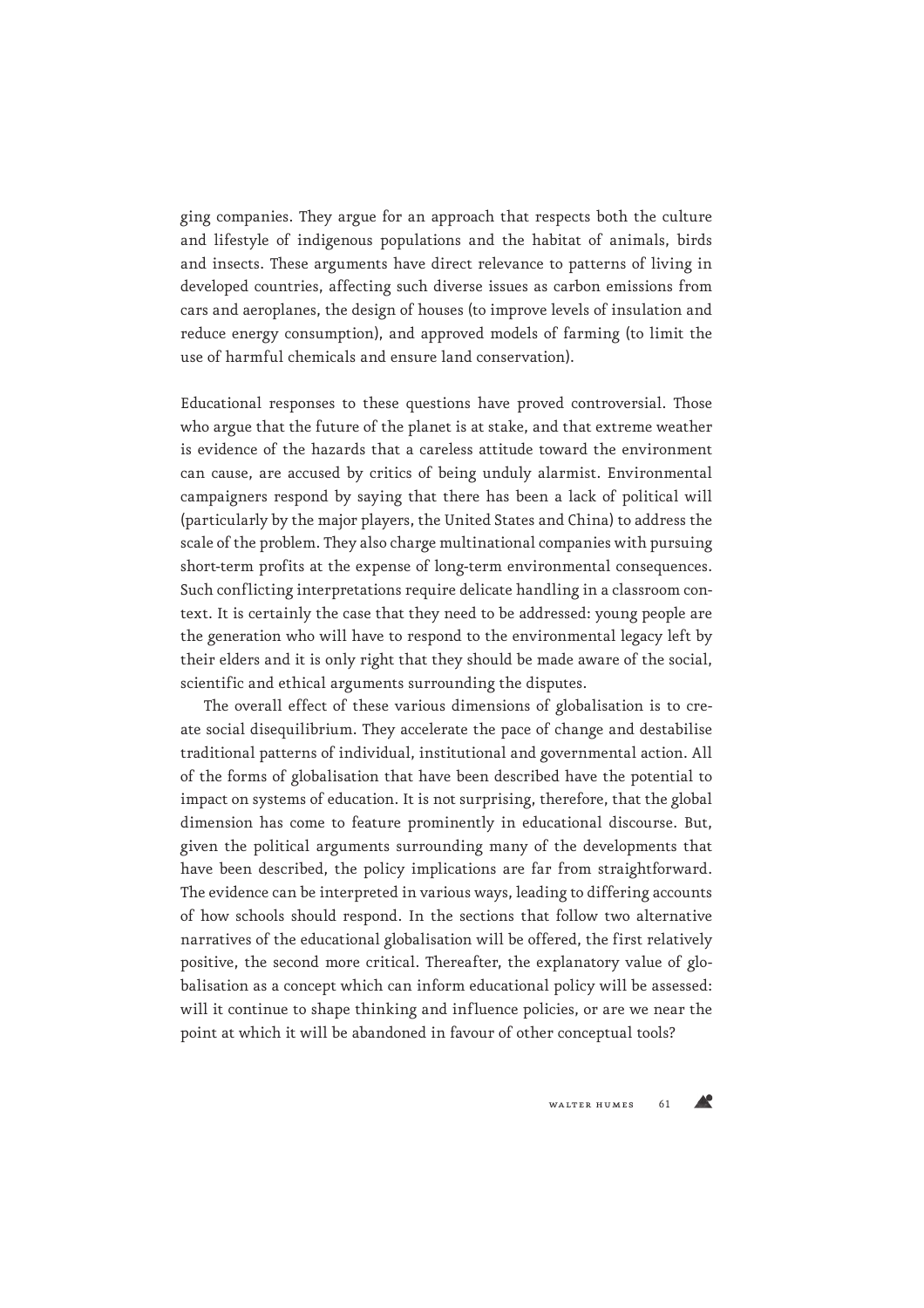# POSITIVE NARRATIVES OF GLOBALISATION IN EDUCATION

Boyd (2008) refers to the global dimension of education as "the core of all learning, encompassing what it is to be human and to live, interdependently, with all other humans on the planet" (Boyd, 2008, p. 161). He goes on to list some of the subjects which should feature in a curriculum which reflects this: climate change and global warming; poverty in the developing world; war, terrorism and conflict resolution; fair trade and international development; environmental sustainability. The challenge for teachers, he suggests, is to establish meaningful links between local and global issues, showing that what happens at a "macro" level internationally can have repercussions for communities which, on the face of it, may seem to have little in common: in other words, the reach of globalisation is powerful and extensive, and we all have a responsibility to engage with it. Boyd also emphasises that, from an educational perspective, the process of engagement is just as important as the subject matter: how learners "deal with the evidence, how they evaluate sources of information, how they form judgements and how they develop their value positions (and accommodate others')" (ibid., p. 173) are critical issues in determining the worth of the globalised curriculum.

Another positive reading of globalisation in education starts from the view that schools have traditionally operated as "closed systems", dominated by professionals who have been resistant to outside influences. This inwardlooking approach, it is implied, is no longer tenable, given the rapid economic, political and technological changes that have taken place outside schools (see Lingard, 2006). Technology in particular opens up opportunities for schools to create links which cross national boundaries. The best-known example of an attempt to reposition schools as 'open' institutions is the Global Classroom project, which started officially in 1996 and in its first eight years included schools from Australia, the Czech Republic, England, Germany, Hong Kong, Japan, Scotland, South Africa, Sweden and the USA. The project involved students as researchers, visiting schools in other countries for periods of four to six weeks, living with host families and keeping a diary of their experiences (see Macbeath & Sugimine, 2003). As might be anticipated, the experience was enlightening and challenging, requiring students to engage with unfamiliar attitudes, practices and cultural norms. Some prior assumptions had to be "unlearned" and their sense of identity was subject to adjustment. One of the key findings of the project, confirming the need for an outward-looking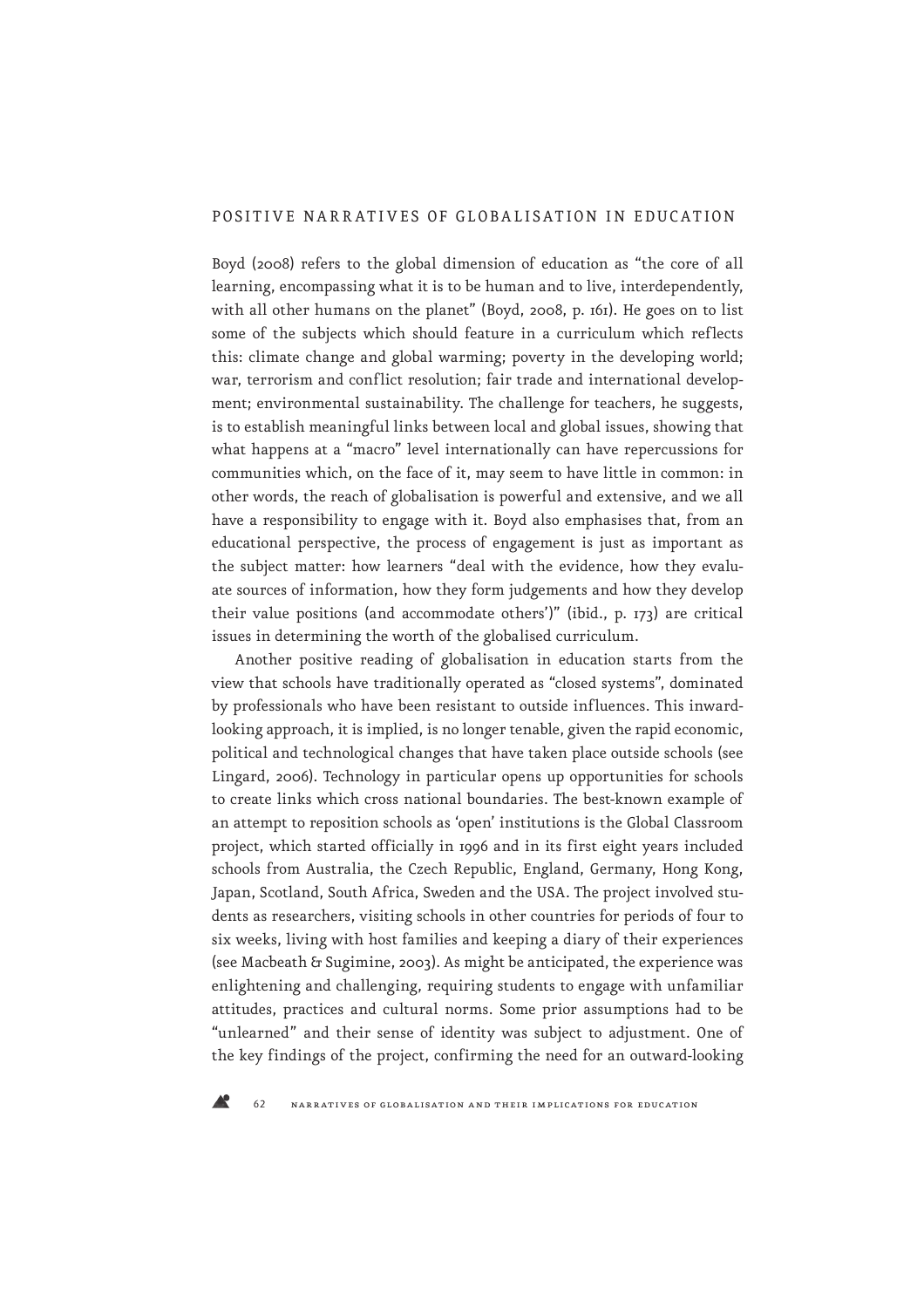approach, was that while schools matter, families and communities matter more. The major limitation of the project was that the experience of finding out about other parts of the world at first hand could only be offered to a restricted number of students.

International charities have also seen advantages in increased global awareness. Philanthropy has become globalised through public awareness of natural disasters and the human consequences of civil wars. Dramatic film reports and clips on social media sites give immediacy to such events as typhoon Haiyan in the Philippines or the fighting in Syria, strengthening appeals for aid to help the victims. The long-established UK charity Oxfam has been a leading campaigner in the promotion of global citizenship, producing a *A Guide for Schools* (Oxfam, 2006) which, among other aims, sees education as "a powerful tool for changing the world, especially in relation to such issues as poverty, denial of rights, and the inequitable and unsustainable use of resources" (Oxfam, 2006, p. 3). The document goes on to define the Global Citizen as someone who:

- Is aware of the wider world and has a sense of their own role as a world citizen.
- Respects and values diversity.
- Has an understanding of how the world works.
- Is outraged by social injustice.
- Participates in the community at a range of levels, from the local to the global.
- Is willing to act to make the world a more equitable and sustainable place.
- Takes responsibility for their actions.
- (Oxfam, 2006, p. 3).

Critics of this approach come from two directions. Some would see it as over-politicising the curriculum by encouraging attitudes and actions which express an ideological position that not all parents would support. Others would say that what is needed is, in fact, a more committed attack on those aspects of globalisation which represent the spread of market capitalism, including the exploitation of cheap labour and the depletion of natural resources in poor countries. Certainly there is a robust debate within many of the leading international charities about the most effective position to adopt in pursuit of their philanthropic aims, ranging from a pragmatic

**AP**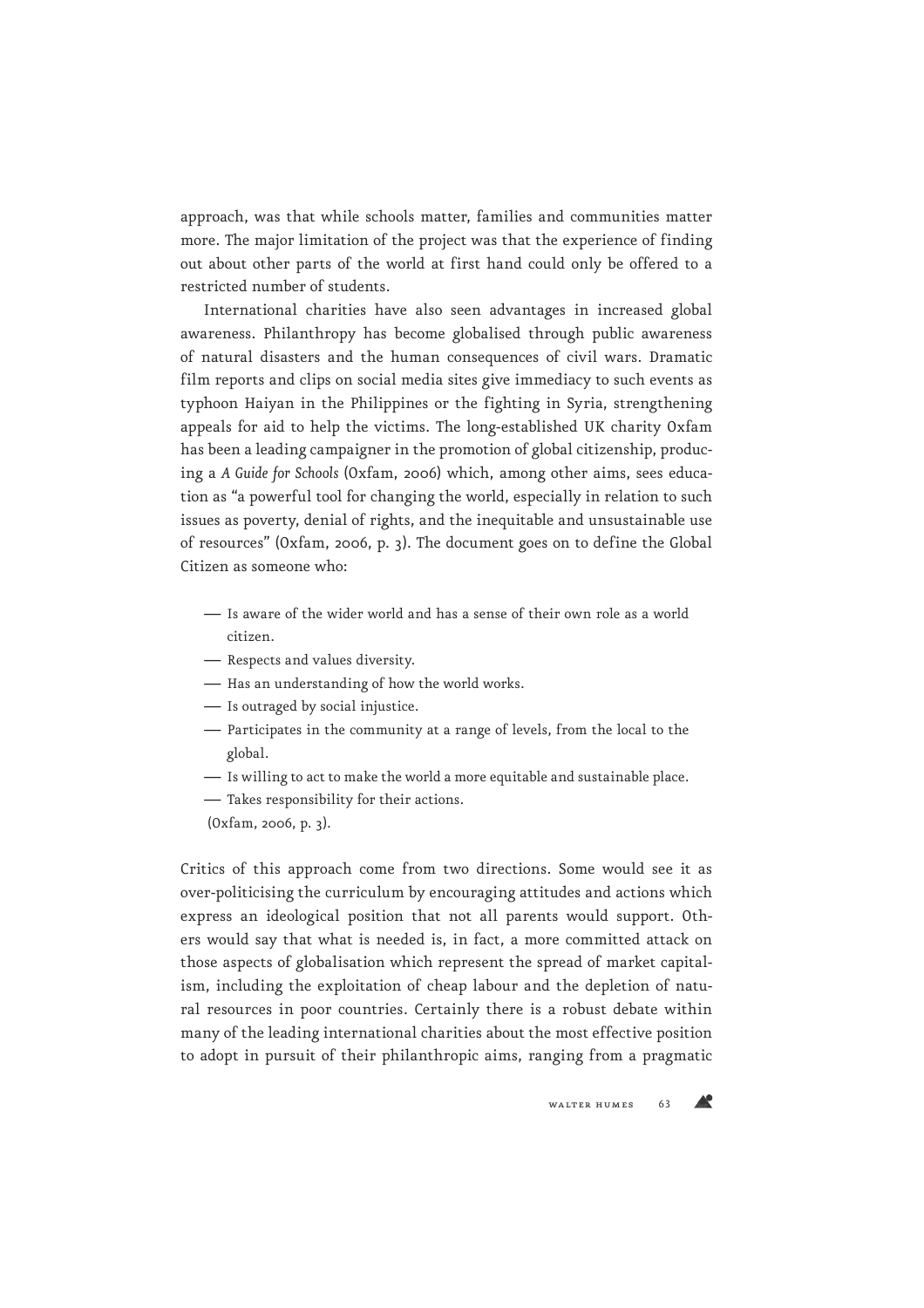compromise with the forces of economic and political power to a strong ethical defence of liberal democratic principles. Supporters of the educational approach taken by Oxfam would argue that the teaching of controversial issues in the classroom is an essential part of the educational process and that, while it raises sensitive questions about the role of the teacher and the most appropriate teaching methods, it has the potential to engage the interest of learners in a way that a supposedly "neutral" curriculum cannot (see Cowan & Maitles, 2012).

What this debate does highlight, however, is that the economic and political dimensions of globalisation require educators to enter highly contested territory, which involves not only curriculum content but also policy formation and the role of teachers. With regard to curriculum, Dale (2007) has argued that the curricular implications of globalisation have received insufficient attention. He suggests that this may be because educationists tend to have an "internalist" view of the subject matter of learning which leads them to focus rather narrowly on relatively minor adjustments to traditional patterns and perhaps blinds them to the gradual impact of strong "externalist" pressures. He suggests that the Global Knowledge Economy, which sees learning in terms of its utility and commercial value, has caused a significant shift in favour of "competences" of various kinds at the expense of content knowledge. Similarly, Young (2012) regards the downgrading of traditional forms of knowledge as a source of serious concern.

The policy aspects will be explored in the next section. As far as teacher education and teacher development are concerned, a number of writers see possibilities in using globalisation to broaden the scope of pre-service and in-service courses. Shah and Brown state that "our understanding of a critical global thinker extends to teachers as much as it does to students" (2010, p. 40) and some research projects have focused specifically on how to support teachers in engaging with the conceptual issues and practical challenges which globalisation presents (see Wisely, Barr, Britton & King, 2010). This can be seen as an attempt to respond to the criticism advanced by Bottery and Wright (2000) who had claimed, referring to the challenges of globalisation, that schools did little to help teachers to cope with the changes or to gain a better understanding of the processes at work. Instead they encouraged teachers to focus on practical classroom issues ("How?" questions) and discouraged them from exploring deeper conceptual issues ("Why?" questions). This is one manifestation of a recurring debate about the relative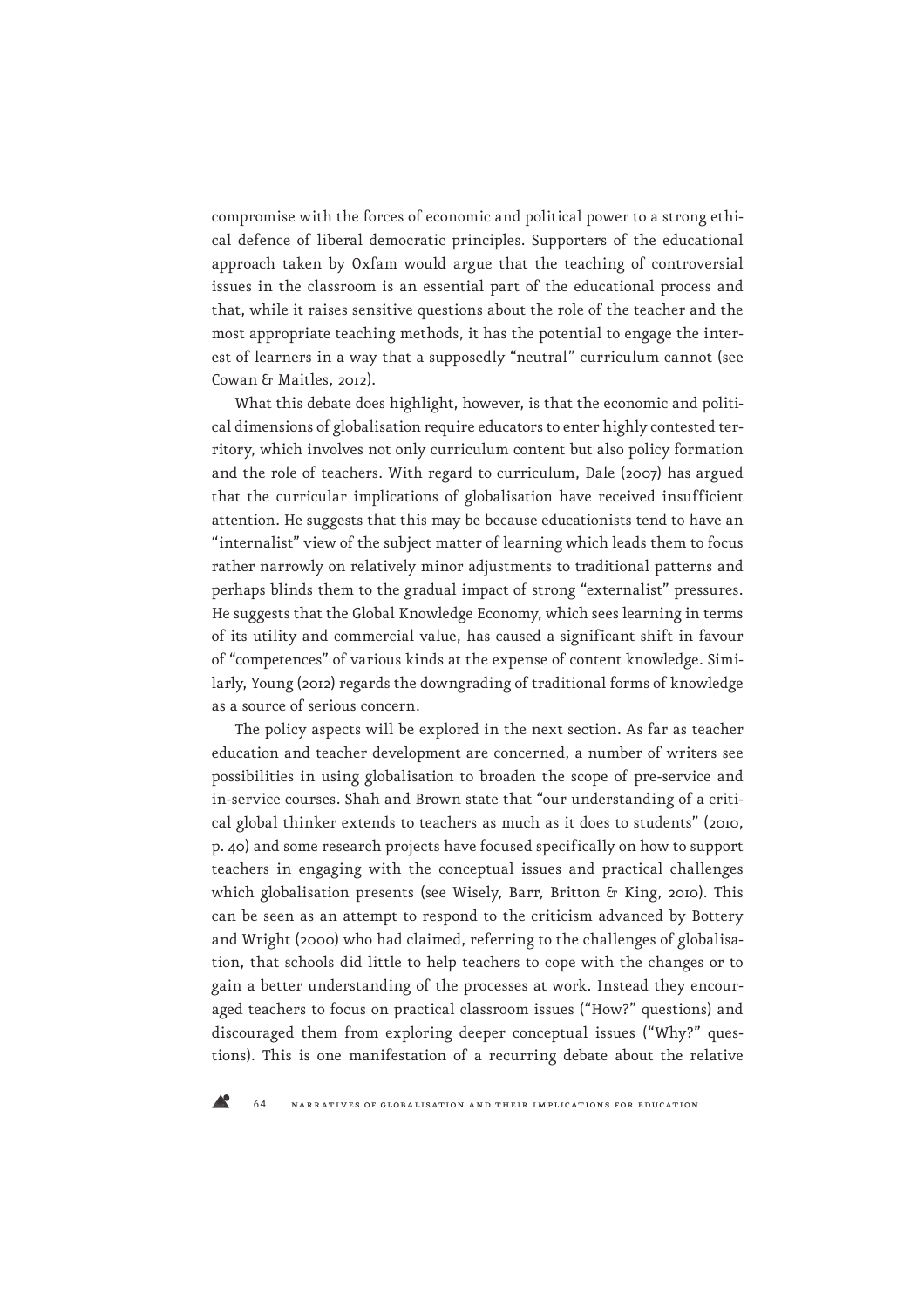importance of intellectual understanding and craft skill in the formation of teachers (Sachs, 2003).

Finally, it should be noted that not all positive narratives of globalisation proceed from a desire to uphold liberal values or promote humanitarian concerns. A much more hard-headed approach, based on particular examples in different parts of the world, is taken by James Tooley, who accepts that they key drivers of globalisation are essentially economic and then goes on to pose the question *Could the globalisation of education benefit the poor?* (Tooley, 2004). He concludes that "the profit motive may be an important motivator to educational entrepreneurs to create schools in the first place" and that if this leads to the setting up of schools where none exist (or where state provision is inadequate), and that if some of the profits are invested in improved infrastructure, the results may be benign rather than sinister (ibid., p. 24). A rather different view of private-sector investment emerges from the work of Stephen Ball (2012): this will be discussed in the next section.

### CRITICAL NARRATIVES OF GLOBALISATION IN EDUCATION

Before focusing on the main line of attack by critics of globalisation — that is, the social and political consequences of the economic processes which underpin it — note should be taken of concerns about its impact on human identity. The relationship between the personal-individual and social-cultural components of identity is important (Jenkins, 1996) and it can be argued that the psychology of individuals and groups is being altered in fundamental ways by the global forces at work. Whereas in the past, identity for many people was defined in terms of place, social position and cultural norms, these "markers" are now much harder to specify. Developments in commerce, ready access to information and ideas through technology, and the possibilities of social and geographical mobility, tend to promote global similarities at the expense of local differences. Viewed positively, this can be construed as an enhanced opportunity for people to escape the limitations (in some cases the oppressions) of their local circumstances. But viewed negatively, it can be presented as the loss of rootedness, the removal of the very features which help individuals to make sense of who they are. For some, this can be a profoundly unsettling experience, particularly if they have had to flee from their country of origin because of civil war or political oppression. Castells (2010) has explored

 $\blacktriangle^{\circ}$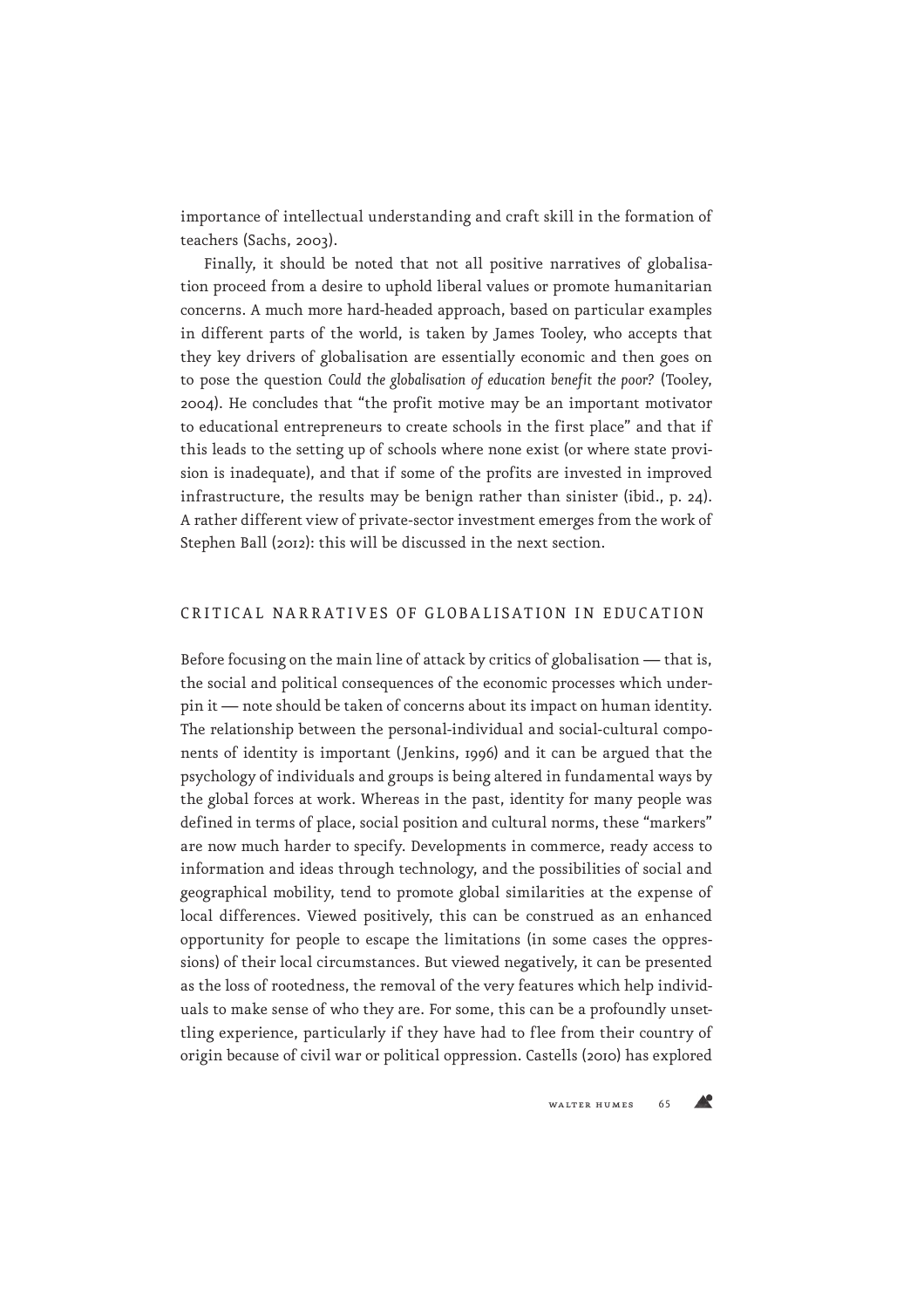the complex ways in which personal, cultural, religious and political identity inter-relate. At a political level, state-sponsored identity, defined in terms of citizenship, can either accommodate the diversity of cultural and religious affiliations, or seek to suppress them. Even in "democratic" societies, cultural variation — evident, for example, in minority languages — may be subject to conformist pressures. One effect of cultural globalisation is that certain languages (English, Chinese, Spanish, French) have come to dominate international communication while others have been marginalised or even risk extinction. Add to this the role of global media companies in saturating public consumption with what Steger calls "formulaic TV shows and mindless advertisements", and the potential for reshaping "the structure of desires around the world" is considerable (Steger, 2003, p. 76).

The reshaping of identity that some aspects of globalisation bring about has significant consequences for education. Schools have traditionally been seen as important institutions within a community, providing safety and security for young people and giving them a sense of belonging. But if the influence of the local "community" (see Delanty, 2003) is weakened by the various dimensions of globalisation — not least the virtual 'community' of the internet then that requires some re-thinking of what is entailed in the promotion of "personal development" as an educational aim. It is partly for this reason that notions of citizenship education now extend beyond political literacy and social activism within a single nation state to include awareness of global developments (Humes, 2002, 2008; Peters, Britton & Blee, 2009; QCA, 1998).

The main line of attack for many critics of globalisation is that it depends on a particular, neoliberal view of economic relations and wealth production. This, they argue, leads to the concentration of power and capital in the hands of an international elite, who control markets, shape laws, influence governments and exploit labour in ways that subvert democratic processes. Among the undesirable consequences are an increased divide between rich and poor (both within and between countries), unhealthy alliances between private companies, politicians and public officials, and the promotion of an oppressive uniformity in goods, services and cultural values. These concerns feature prominently in the arguments of the various strands of the anti-globalisation movement which champion democratic representation, human rights, fair trade and sustainable development. The most visible manifestations of anti-globalisation occur when protests are arranged to coincide with meetings of organisations which are perceived to be powerful engines of globalisa-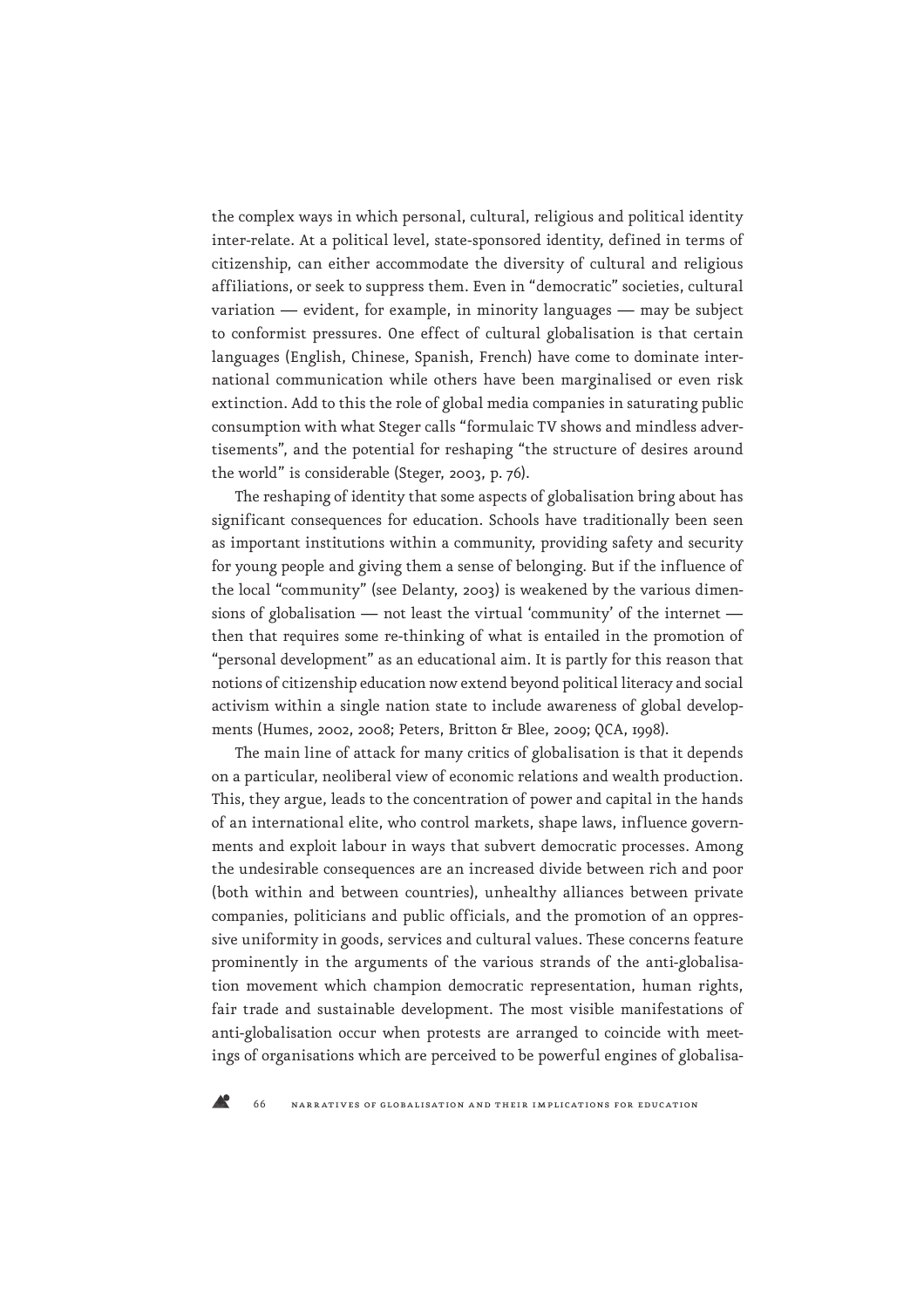tion, such as the World Trade Organisation, the International Monetary Fund and the World Bank. The annual meeting of the World Economic Forum at Davos in Switzerland has also been a target. While these protests achieve a certain amount of publicity, they also demonstrate that the anti-globalisation movement is very diverse, with sub-groups pursuing different agendas: third world debt, environmentalism, child labour, anti-Americanisation and tax avoidance by multinational companies all feature in the discourse. Somewhat ironically, in planning and mounting their campaigns, the protesters make effective use of social media and the internet, the main instrument of technological globalisation.

Stephen Ball, in his analysis of international trends of educational policy (Ball, 2012), has introduced a further dimension to the critique of globalisation. His starting point is a definition of neoliberalism taken from Shamir:

[N]eoliberalism [is] a complex, often incoherent, unstable and even contradictory set of practices that are organized around a certain imagination of the "market" as a basis for the universalisation of market-based social relations, with the corresponding penetration in almost every single aspect of our lives of the discourse and/or practice of commodification, capital-accumulation and profit-making (Shamir, 2008, as cited in Ball, 2012, p. 3).

Ball argues that there are powerful cross-national networks consisting of businesses, philanthropists and governments which promote a particular vision of how education should be re-formed. Citing the work of Rizvi and Lingard (2010), he offers an interesting description of what is taking place:

New policy networks and communities are being established through which particular discourses and knowledge flow and gain legitimacy and credibility and "these processes are located within a global architecture of political relations that not only involves national governments but also [inter-governmental organisations], transnational corporations and [non-governmental organisations]. Policies are developed, enacted and evaluated in various global networks from where their authority is now partly derived" (Rizvi & Lingard, 2010, p. 338). These are new policy assemblages with a diverse range of participants which exist in a new kind of policy space somewhere between multilateral agencies, national governments, [non-governmental organisations], think-tanks and advocacy groups, consultants, social entrepreneurs

walter humes 67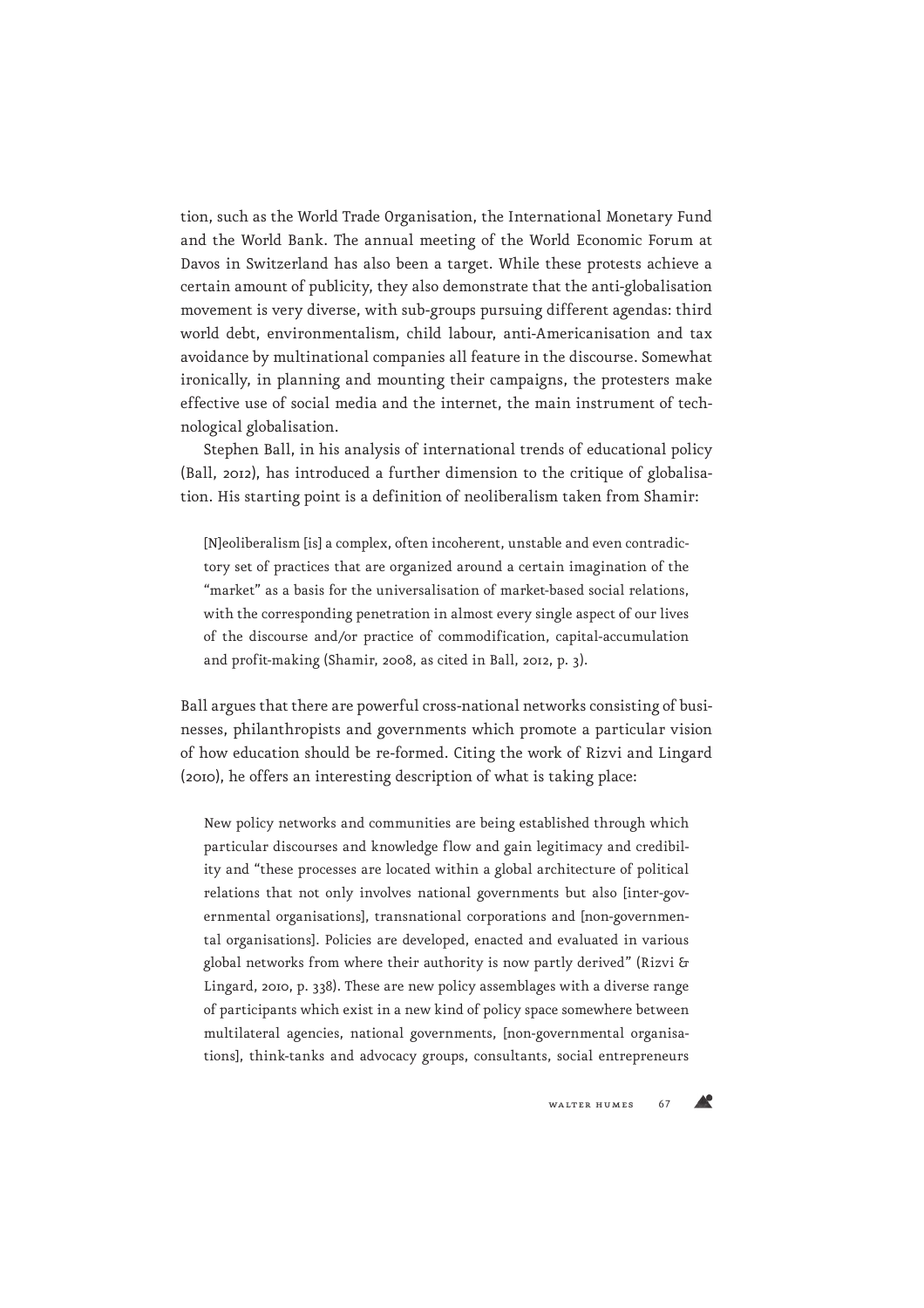and international business, in and beyond the traditional sites and circulations of policy-making (Ball, 2012, pp. 9-10).

He then elaborates his thesis by arguing that "Neo-liberalism is insinuating itself into almost every aspect of contemporary social life" (Ball, 2012, p. 145). Furthermore, "neo-liberalism is producing (…) new kinds of social actors, hybrid social subjects who are spatially mobile, ethically malleable, and able to speak the languages of public, private and philanthropic value" (ibid., p. 145). He draws attention to the operations of international "edubusinesses" such as Cambridge Education and Pearson Education, the world's largest education company. The marketing of curriculum and assessment materials by western "knowledge companies", to countries which are seeking to improve their educational provision, is now a significant source of revenue. But, Ball argues, the process goes much further than merely providing teaching and learning materials. It extends to the promotion of policy ideas, the selling of market "solutions" to problems of educational development and social inequality. This involves particular forms of discourse — such as quality assurance, inspection, leadership and accountability — which are said to guarantee "improvement". Educational policy is thus treated as a marketable commodity, a product to be branded, packaged and sold in the same way as commercial goods. But, as the historical limitations of western educational systems themselves demonstrate, policy ideas cannot work in isolation. They depend on stable government, an efficient institutional infrastructure and a professional teaching force, conditions that may not apply in the countries on the receiving end of the policy advice.

Two particular features of Ball's account invite comment: its significance for democratic decision making and the ethical issues which it raises. The more power policy entrepreneurs acquire — through their access to officials and politicians, their involvement in international networks and "thinktanks", and their successful negotiation of lucrative contracts — the more traditional democratic processes of decision making within "independent" nation states are undermined. This is similar to, but potentially more sinister than, arguments about the loss of sovereignty involved in membership of the European Union. At least member states of the EU conduct elections to the European Parliament and there are established mechanisms of legal and financial accountability which are open to inspection. Not everyone is satisfied with these mechanisms — as the growth of the UK Independence Party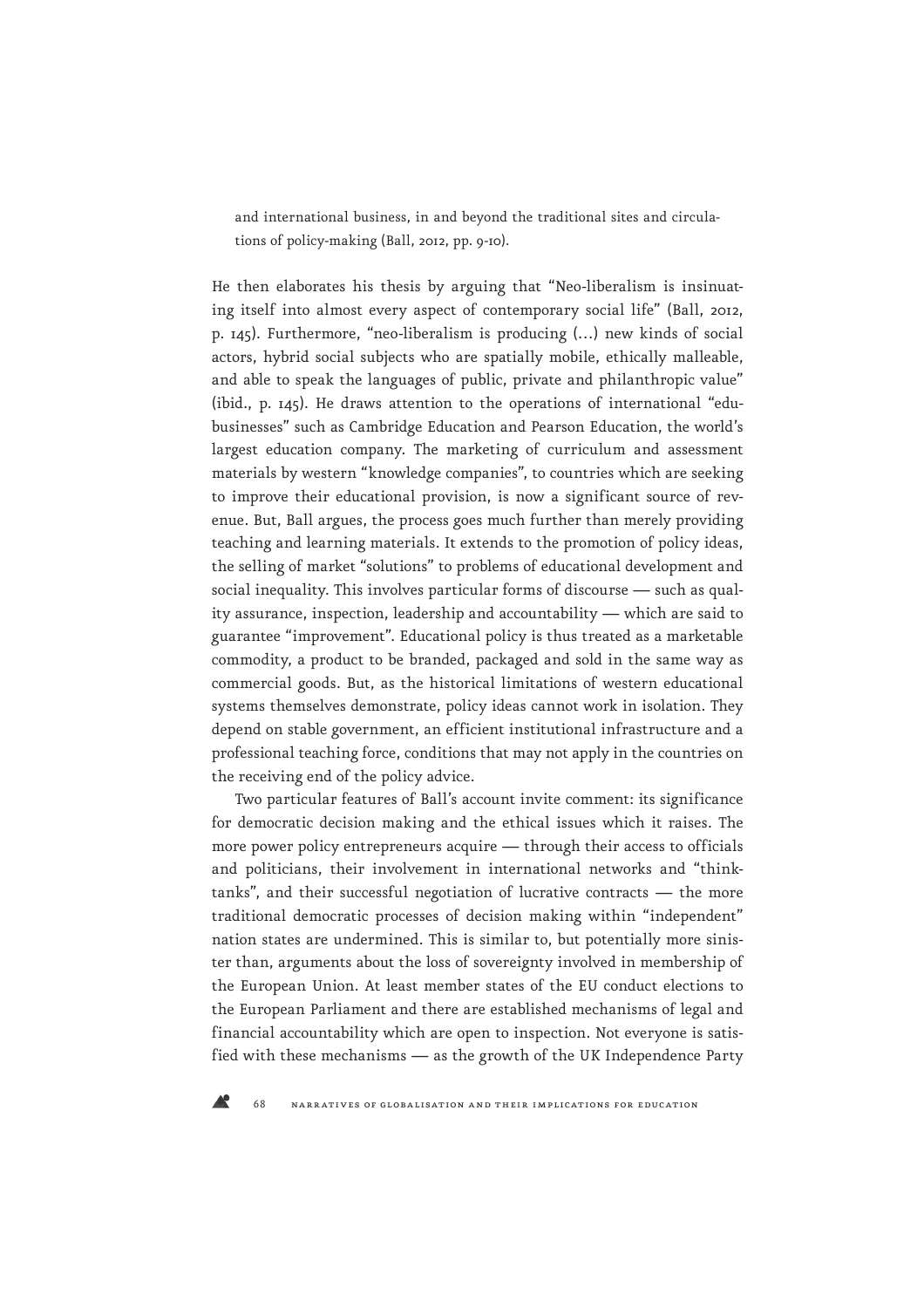demonstrates — but they have a constitutional basis that is lacking in many of the global operations described by Ball. In this sense some aspects of educational globalisation can be seen as anti-democratic.

The second point arises from Ball's reference to the "ethically malleable" character of the "new kinds of social actors" produced by neoliberalism. A well-functioning democracy depends on an informed electorate who can rely on truth-seeking institutions. But the principal motivation of the "new kinds of social actors" is the commercial potential of international markets for educational materials and policy ideas, rather than any elevated notion of global enlightenment. Moreover, some of the existing agencies, such as universities, which could be expected to defend traditional notions of knowledge and truth when they might be seen to be under threat, have themselves been drawn into the neoliberal project. There is now a substantial body of literature which suggests that universities have been compromised by various forms of government control, by the way in which research is commissioned, funded and disseminated, and by the corporate culture embraced by university leaders (see Bailey & Freedman, 2011; Collini, 2012; Evans, 2004). Collini, in a provocative article entitled "Sold Out", castigates universities for the 'crazed market vision' which some university managers have adopted, leading them to value marketing more than teaching. He goes on to suggest that the true value of scholarly labour is being squeezed out in favour of the exchangevalue of learning as a commodity. The political aim is to change the character of universities, "to make them conform to market ideology. Universities must be made into businesses, selling a product to customers" (Collini, 2013, p. 12). He also reports that one management consultancy firm has referred to the university sector as a "treasure island", implying that it is ripe for further exploitation.

The economic, political and social dimensions of globalisation are closely linked. What may at first seem like an issue that belongs to the grand stage of international politics and military power can be shown to pose significant challenges for the work of teachers. Andy Hargreaves (2003) has located education in the context of global insecurity, fuelled by disparities of wealth, ideological conflicts and the threat of terrorism. He cites Benjamin Barber who in his book *Jihad vs McWorld* argued that the future depended on a struggle between two opposing globalising forces, one representing the "bloody politics of identity", the other the "bloodless economics of profit" (Barber, 1995, pp. 6-7). The contrast could also be characterised as a contest between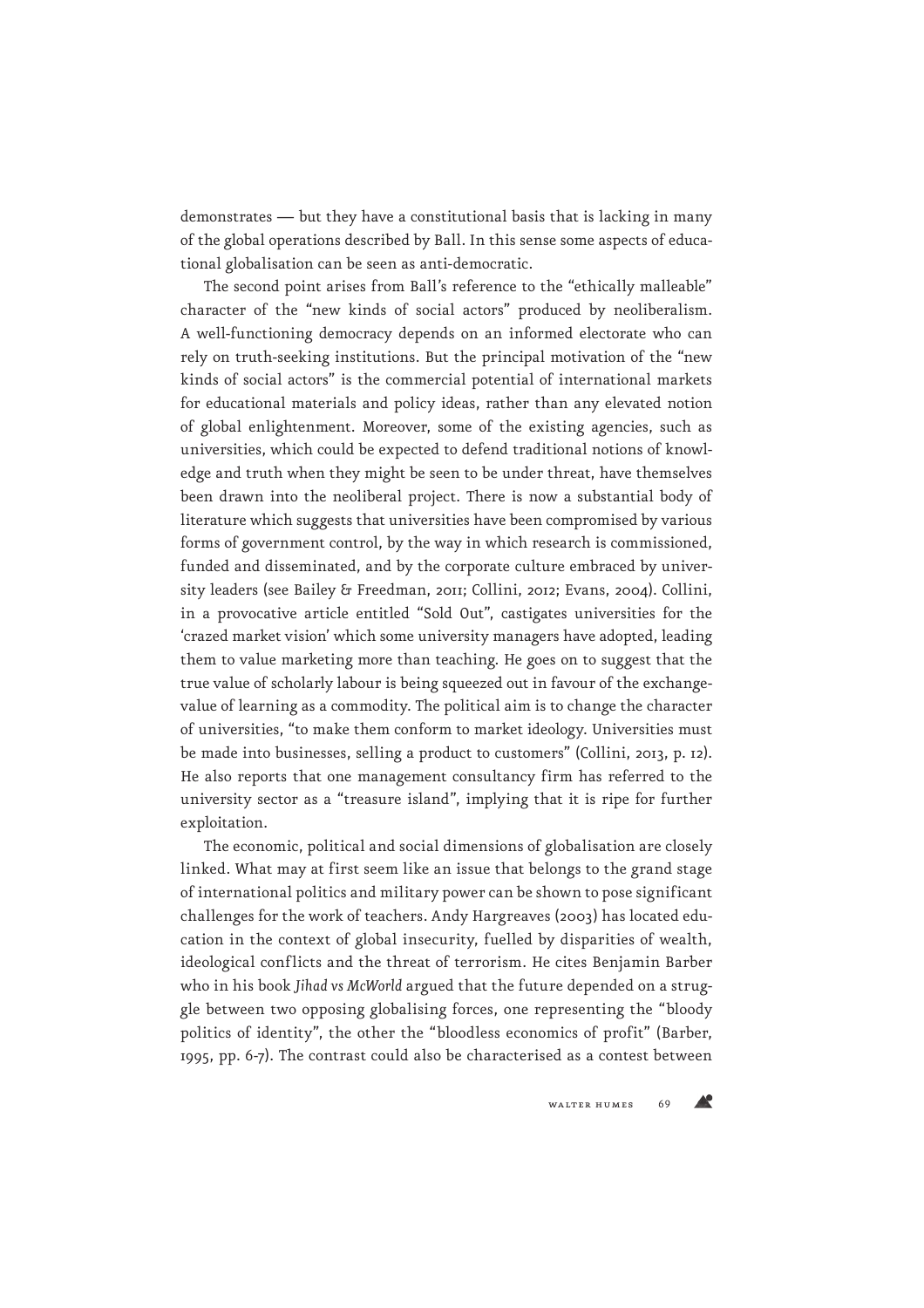fundamentalism, an unquestioning allegiance to the tribe, and consumerism, in which questions relating to the public good are submerged by the "logic" of market imperatives. Hargreaves observes:

The paradox of globalization (…) is that economic globalization and homogenization lead many of those who cannot share in its benefits to turn inwards to culture, religion and ethnicity as alternative sources of meaning and identity (Hargreaves, 2003, p. 31).

He concludes that globalisation is "suffering from a vast morality deficit" (Hargreaves, 2003, p. 33). This does not mean trying to resist all of its manifestations, some of which have produced significant benefits. What it does mean, he argues, is that international economic organisations need to be balanced by equally strong social and humanitarian ones, reminding us that "the failure to promote the human as well as the economic side of globalization can carry a terrible price" (ibid., p. 34).

This interpretation clearly has a number of implications for the aims of schooling and the social role of teachers. Teachers need to prepare youngsters for a future in which there are many possibilities, uncertainties and risks. The threat of terrorism is one that affects many countries. What kinds of representation should that have in the curriculum, particularly in contexts where the class may include members of different ethnic and religious groups? Are there some subjects that are simply too sensitive to address, where even an attempt to adopt "procedural neutrality" (Stenhouse, 1975) is likely to be hard to maintain? If that is the conclusion, it raises difficult questions about how meaningful the aspiration to produce informed citizens can be. Citizenship education, if it is to be effective, must be prepared to tackle contentious issues concerned with race, religion and gender. It has to promote understanding of the historical and cultural reasons for conflict, some of which may not reflect well on the host country. It takes a highly skilled teacher to treat issues such as these in ways that connect meaningfully with, for example, both children who have a parent serving in the armed forces and those who belong to an ethnic minority and subscribe to a religion which the majority would label "fundamentalist".

What challenging cases like this highlight is the increasing complexity of the social role of teachers, partly brought about by globalisation in its various forms. No longer can teachers be regarded simply as agents of cultural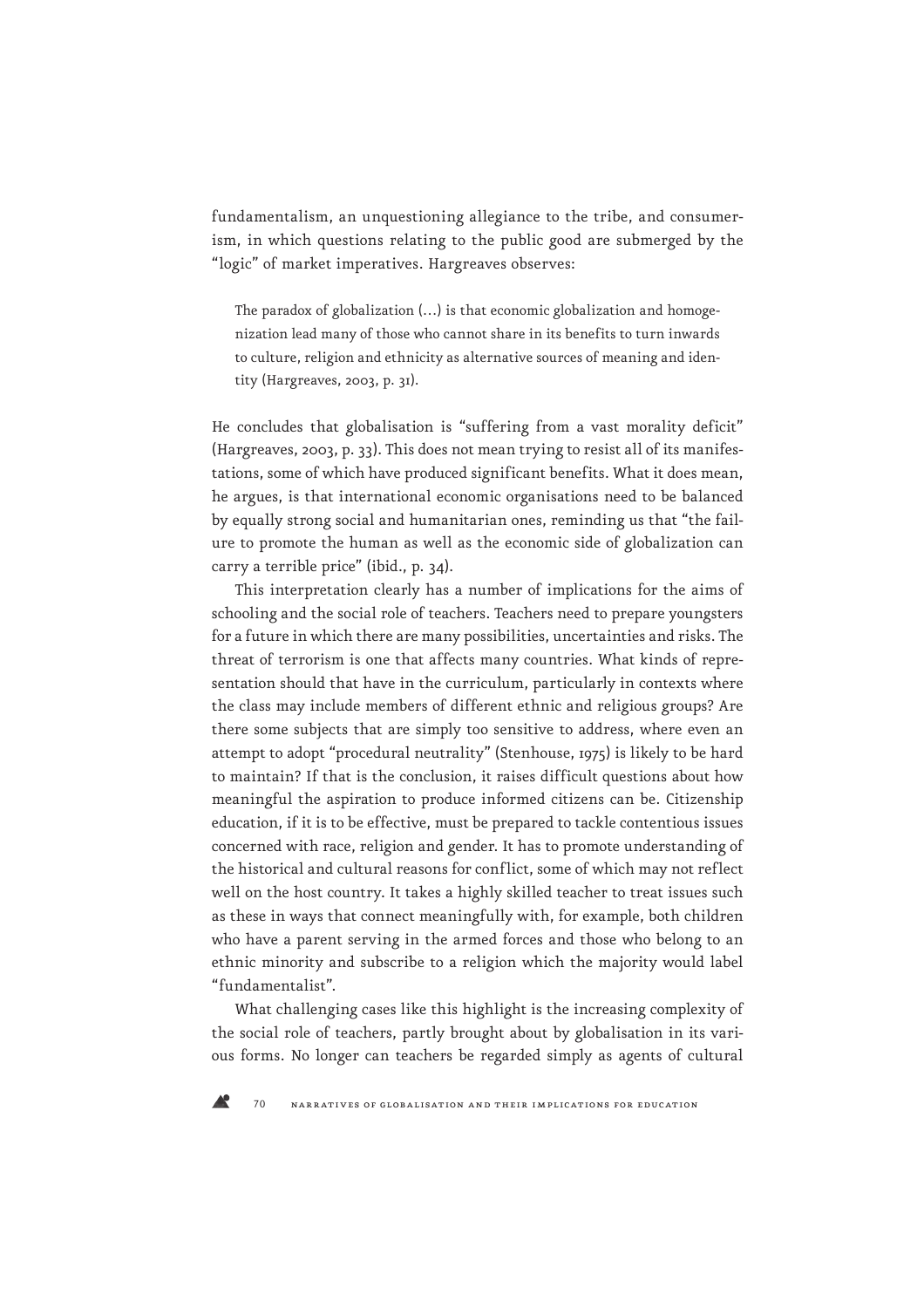transmission from one generation to the next, passing on the accumulated wisdom of a particular educational tradition. Instead, they have to negotiate a hazardous landscape in which they are likely to encounter many areas of contestation. At the same time, they themselves are subject to political expectations which have been shaped by the dominant economic models of the age (see Maguire, 2002). Their work is described in terms of targets, outcomes and measurable results: they are expected to be increasingly accountable and subject to inspection regimes: their lessons have to be planned, monitored and evaluated (Bottery & Wright, 2000). There is a tension between the open-minded, exploratory forms of pedagogy which the teaching of controversial issues seems to require and the sharply defined, rather prescriptive approaches which now dominate many aspects of the curriculum.

## CONCLUSION

This paper has contrasted two narratives of globalisation in education, one fairly positive, the other fairly negative. Neither is entirely consistent: there are tensions and competing interpretations within both. The difference between the two narratives is partly one of scale. For the most part, the positive narrative operates within a limited canvas, focusing on what can be done in schools and classrooms to address the challenges of globalisation. It is a pragmatic approach, acknowledging that there are powerful forces at work beyond the control of schools, but attempting to respond in ways that reflect some of the realities of what is happening and to raise awareness of their importance for learners, both now and in the future. Teachers, on this approach, act as mediators of the profound shifts that are taking place, trying to steer a constructive course through territory that no one fully comprehends.

The critical narrative focuses less on the day-to-day work of schools and classrooms. It attempts to address the big political and economic changes that are driving globalisation and asks fundamental questions about the motives behind the changes, how the process seems to be producing winners and losers, and the potentially sinister reconfiguration of conceptions of knowledge and truth. Teachers, on this interpretation, are placed in an uncomfortable position, expected to work in conditions that have been redefined by market models of their professional duties, which make it difficult for them to respond adequately to the curricular and pedagogic implications of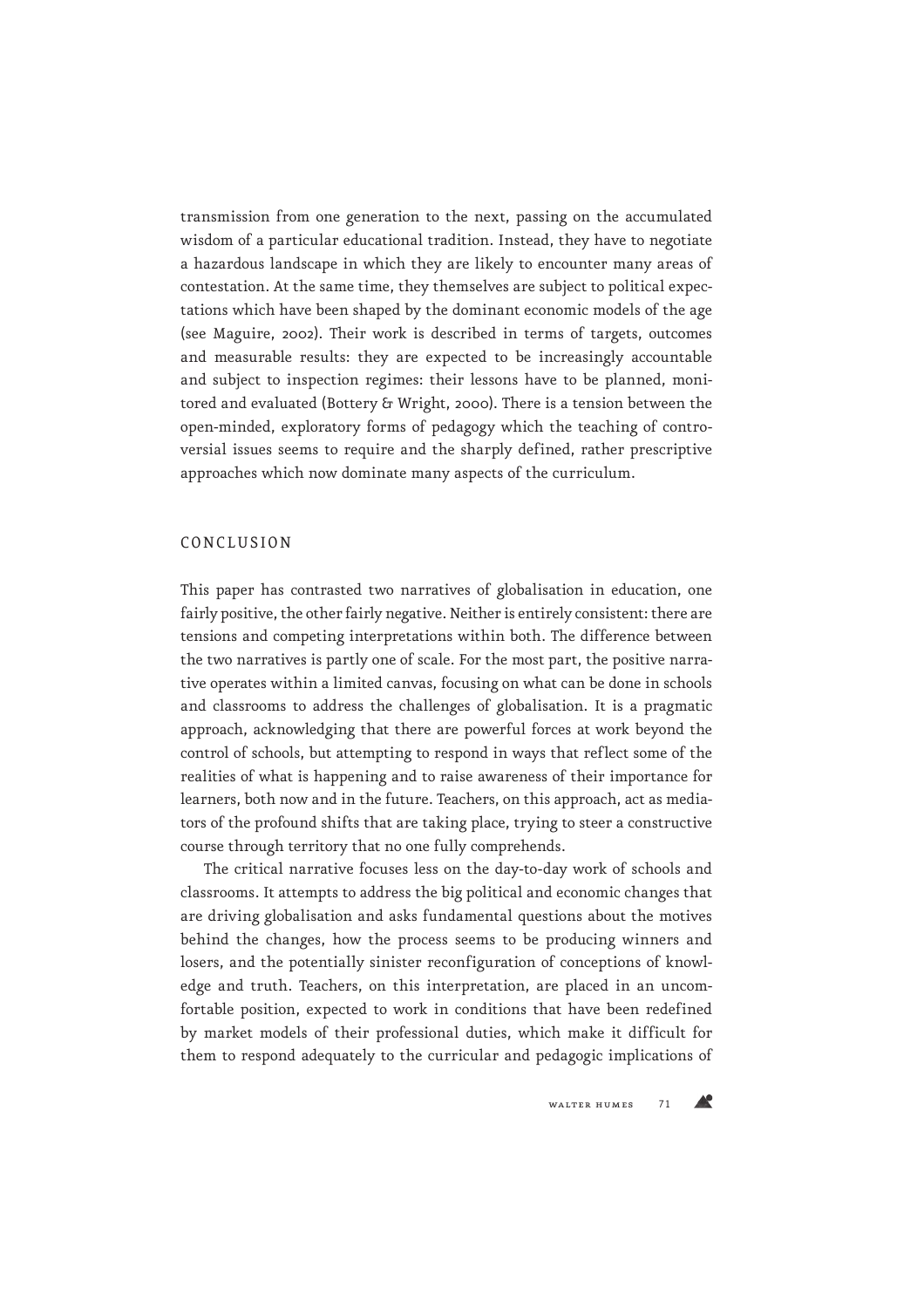globalisation. Moreover, some policy developments are now taking place at a level beyond the nation state and are not subject to normal democratic processes which require consultation and partnership with a range of stakeholders. Schools and teachers are thus seen as relatively powerless players in a global process that traditional agencies cannot control. They will try to do their best for learners but the scope for genuine teacher agency is decidedly limited.

Fairclough (2003) has drawn attention to the different ways in which globalisation is represented in policy documents and statements by politicians. Sometimes it is presented as an inevitable development, at other times a project or a plan. In one of Tony Blair's speeches, analysed by Fairclough, it is seen as "a fact", a process "driven by people", and "a force for good" (Fairclough, 2003, p. 114). By contrast, critics see it as evidence of the march of international capitalism, a force for oppression, exploitation and injustice (see Rodrik, 2012). Does this mean that globalisation has become a fundamentally incoherent concept which should be abandoned altogether? Even if that were judged to be desirable, it cannot simply be willed. Powerful discursive forms, such as globalisation and global citizenship, have a life beyond the decisions of any individual or group. They are developed at a level of politics and ideology which can sweep aside academic or professional objections. What is likely, however, is that their utility value will have a limited shelf life and that they will eventually be superseded by other discursive forms. As Bauman has pointed out,

all vogue words tend to share a similar fate: the more experiences they pretend to make transparent, the more they themselves become opaque. The more numerous are the orthodox truths they elbow out and supplant, the faster they turn into no-questions-asked canons (…) "Globalization" is no exception to that rule (Bauman, 1998, p. 1).

Where does this leave us? The concept of globalisation has certainly had some value in explaining and interrogating inter-related developments in economics, politics, technology, culture and environment, all of which have had significance for education. But, as has been shown, it is capable of being used to construct quite different narratives of the benefits and dangers of the transformations that are taking place. This suggests that there may come a point, perhaps in the near future, when the concept will have outlived its usefulness and may need to be replaced with something that is felt to have greater explanatory power or, at least, gives a better account of the complexities at work.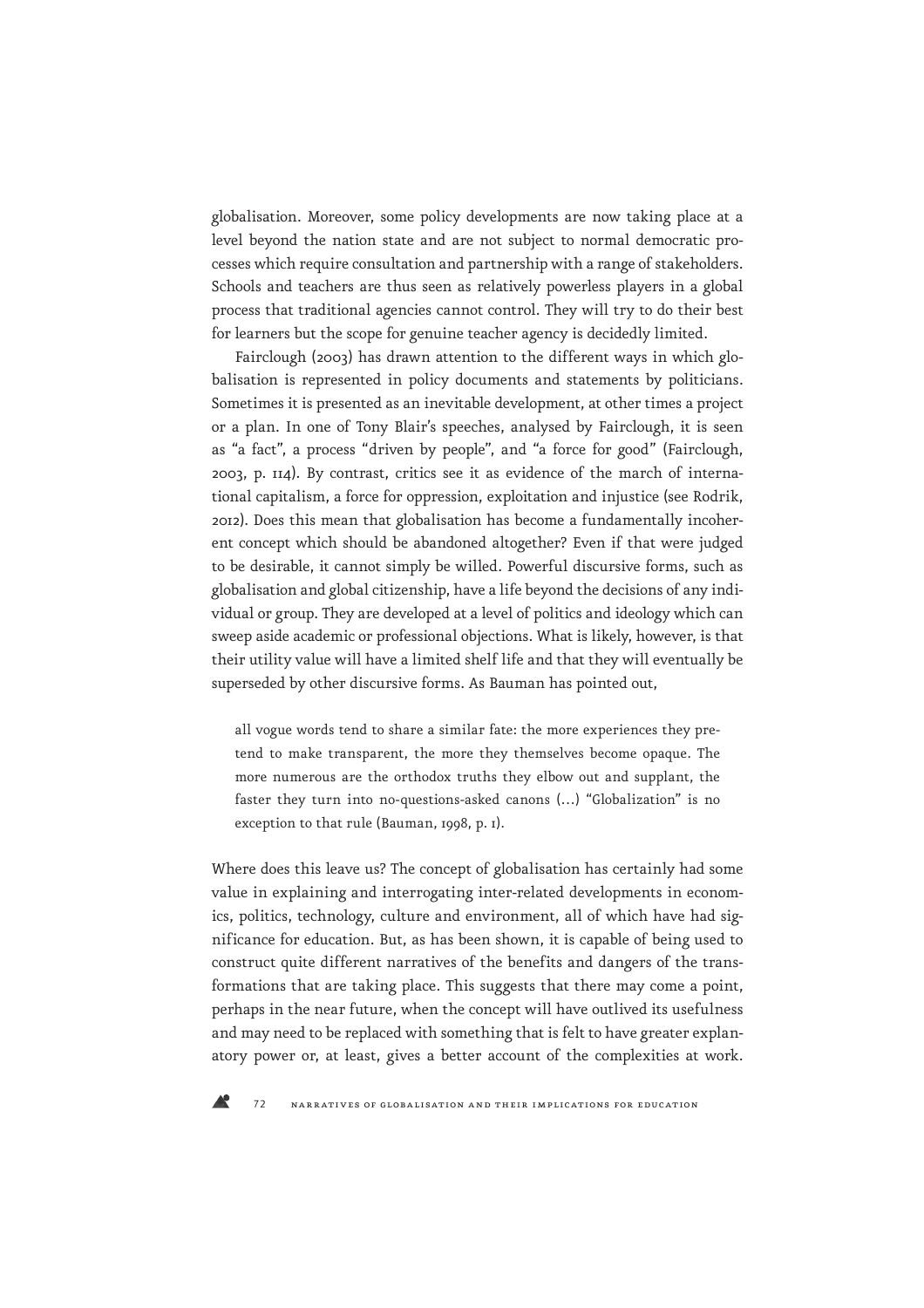Such a development would be consistent with accounts of the way discursive changes take place. Fairclough has detected "a significant shift in the social functioning of language" and has argued that "attempts to engineer the direction of change increasingly include attempts to change language practices" (Fairclough, 1992, p. 6). As the negative associations of globalisation become more pronounced, it can be anticipated that its value as a policy concept will be diminished and it might be replaced by something regarded as more neutral. An earlier example of such a discursive shift might be the gradual replacement of references to "social class" in educational policy documents by the term "social inclusion" which seeks to remove the divisive associations of the earlier term. However, while the term globalisation continues to have some utility value for policy makers, education professionals need to remain alert to the ways in which it is deployed. Sennett (2006) has argued for the importance of "narrative agency", that is the active engagement of those affected by powerful global forces in interpreting what is happening to them. This involves questioning and challenging the official narratives with which they are presented, and the language used to describe their roles and functions. This is particularly important in professional fields, such as education, which provide an important public service, essential to the constructive functioning of democratic institutions and processes. The "grand narrative" of globalisation should not be passively accepted but should be subject to critical interrogation.

Furthermore, it would be a healthy development if the teaching profession managed to find the intellectual space, not only to question the dominant discourses which policy makers employ to try to shape their work, but also to return to the big questions which all the great educators, from Plato to Dewey, have explored in their writings: questions about the state and the individual, authority and freedom, identity and values, rights and responsibilities, democracy and justice. This would open up a much broader landscape than the one which has dominated recent policy debates, where economic metaphors have gained ascendancy over all others. It would also have the attraction of making it possible to re-establish productive links with some of those other disciplines which have been so important in the development of educational thinking and practice (philosophy, history, sociology, psychology). What happens in the classroom should be understood, explained and justified in terms of the recurring perplexities of the human condition, and informed by knowledge emerging from the latest research, rather than determined by the ideological limitations of a particular moment in history.

Æ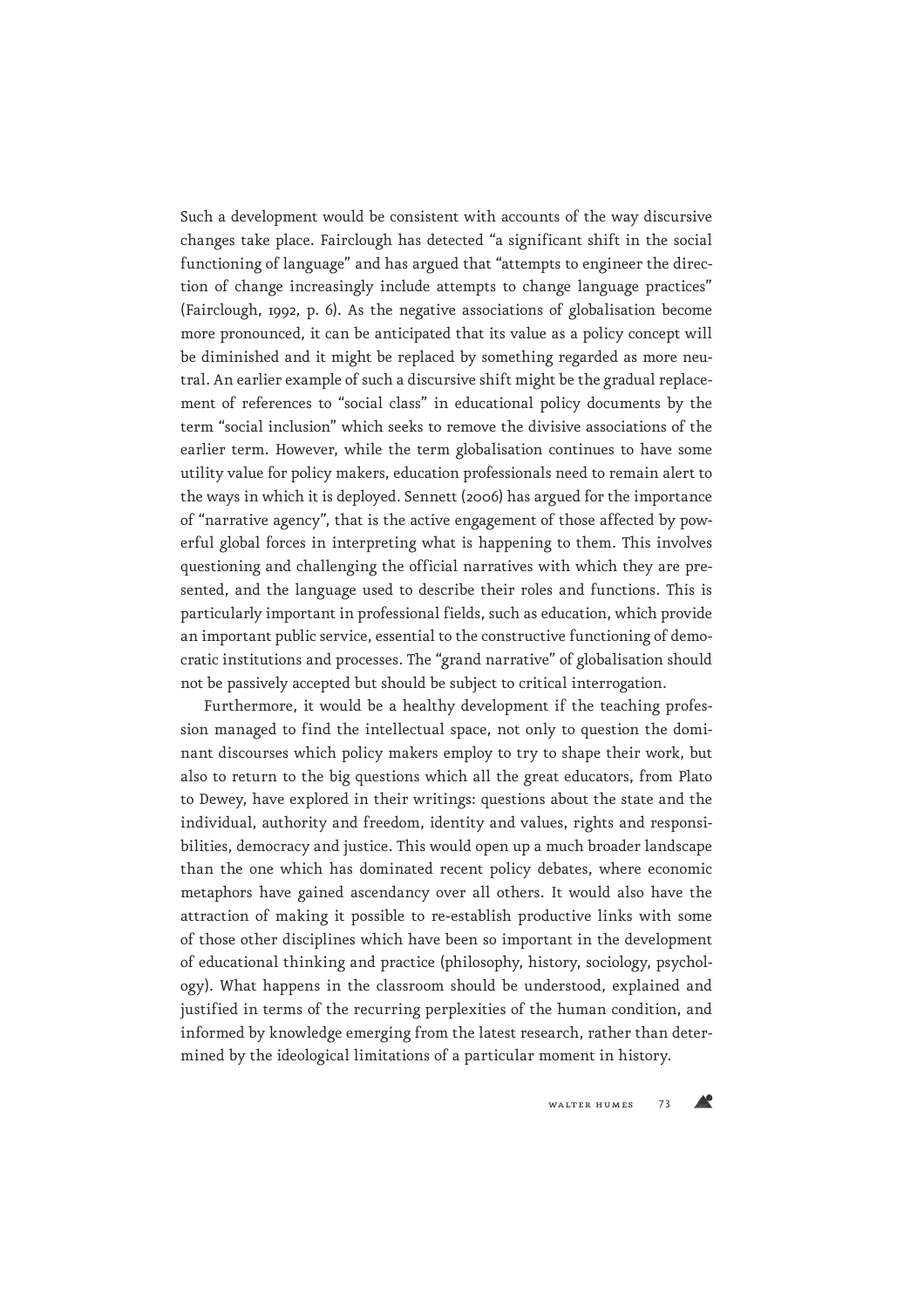# REFERENCES

- Andrews, M., Squire, C., & Taboukou, M. (Eds.) (2013). *Doing narrative research*  (2nd edition). London: Sage.
- BAILEY, M., & FREEDMAN, D. (Eds.) (2011). The assault on universities: A manifesto *for resistance.* London: Pluto Press.
- BALL, S.J. (2012). Global education inc.: New policy networks and the neo-liberal imagi*nary.* London: Routledge.
- Bamberg, M., & Andrews, M. (2004). *Considering counter-narratives: Narrating, resisting, making sense.* Amsterdam: John Benjamins Publishing Co.
- Barber, B. (1995). *Jihad vs McWorld.* New York: Times Books.
- Bauman, Z. (1998). *Globalization: The human consequences.* Cambridge: Polity Press.
- BAYLIS, J., SMITH, S., & OWENS, P. (2013). *The globalization of world politics* (6<sup>th</sup> edition). Oxford: Oxford University Press.
- BOTTERY, M., & WRIGHT, N. (2000). *Teachers and the state: Towards a directed profession.* London: Routledge.
- Boyd, B. (2008). The learning classroom. Paisley: Hodder Gibson.
- Castells, M. (2010). *The power of identity* (2nd edition). Volume 2 of *The information age, economy, society and culture.* Oxford & Malden, MA: Wiley-Blackwell.
- Clough, P. (2002). *Narratives and fictions in educational research.* Buckingham: Open University Press.
- Collini, S. (2012). *What are universities for?* London: Penguin.
- Collini, S. (2013). Sold out. *London Review of Books*, *35* (October 24), 3-12.
- Cowan, P., & Maitles, H. (Eds.) (2012). *Teaching controversial issues in the classroom.* London: Continuum.
- DALE, R. (2007). Globalisation and the shaping of the terrain of the curriculum. Paper presented at the *Third Colloquium of Curriculum Policy and Practice*. Federal University of Paraiba, João Pessoa, Brazil.
- Delanty, G. (2003). *Community.* London: Routledge.
- Evans, M. (2004). *Killing thinking: The death of the universities.* London: Continuum.
- Eurydice. (2012). *Citizenship education in Europe.* Brussels: Eurydice.
- Fairclough, N. (1989). *Language and power.* London: Longman.
- Fairclough, N. (1992). *Discourse and social change.* Cambridge: Polity Press.
- Fairclough, N. (2000). *New labour, new language?* London: Routledge.
- Fairclough, N. (2003). *Analysing discourse.* London: Routledge.

Field, J. (2003). *Social capital.* London: Routledge.

▲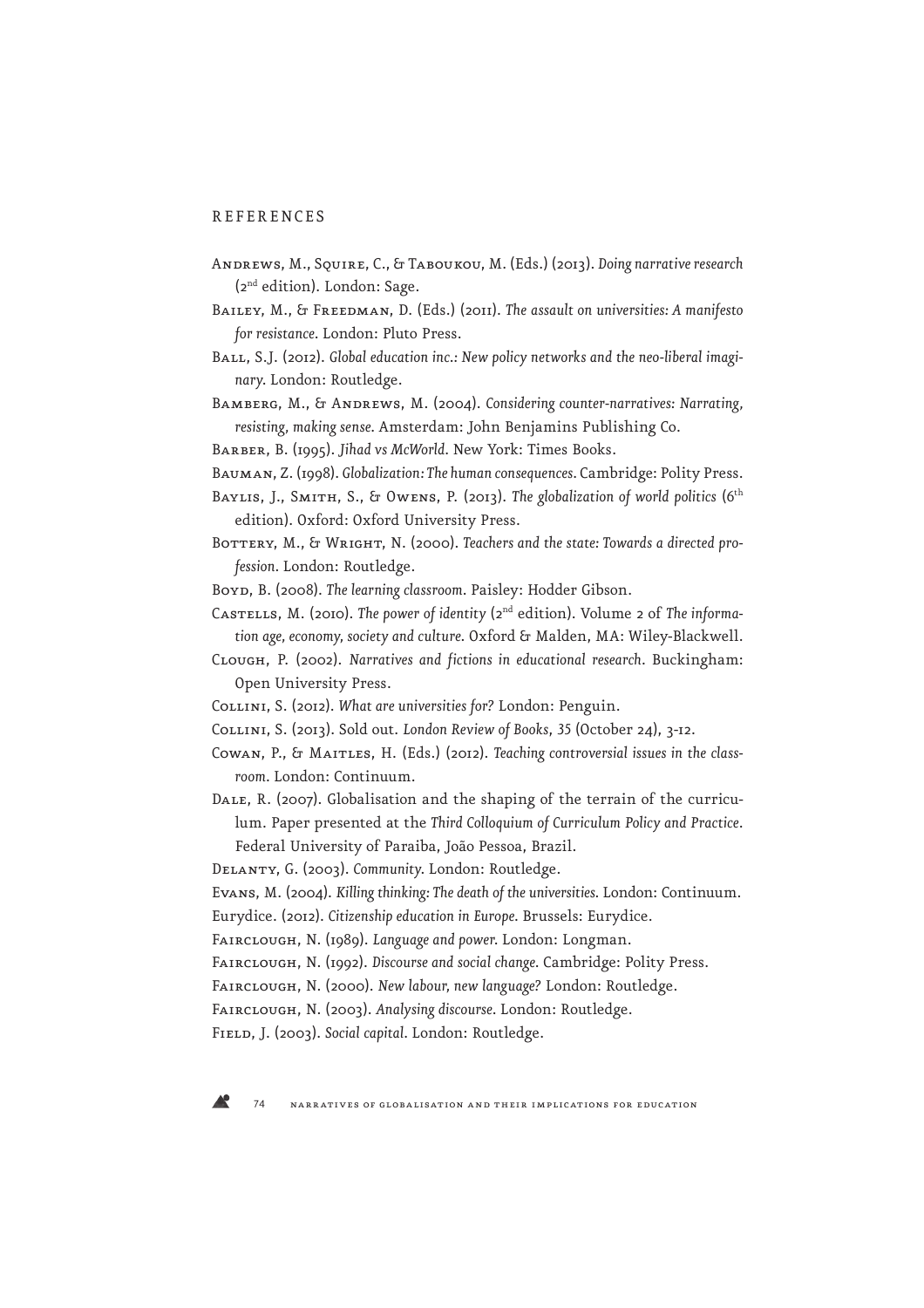- HARGREAVES, A. (2003). *Teaching in the knowledge society: Education in the age of insecurity.* Maidenhead: Open University Press.
- Hopper, P. (2007). *Understanding cultural globalization.* Cambridge: Polity Press.
- Humes, W. (2002). Exploring citizenship and enterprise in a global context. *Citizenship, Social and Economics Education, 5*(1), 17-28.
- HUMES, W. (2008). The discourse of global citizenship. In M.A. PETERS, A. BRITTON & H. BLEE, Global citizenship education: Philosophy, theory and pedagogy (pp. 41-52)*.* Rotterdam: Sense Publishers.
- Jenkins, R. (1996). *Social identity.* London: Routledge.
- KELLY, A. (2009). Globalisation and education: a review of conflicting perspectives and their effect on policy and professional practice in the UK. *Globalisation, Societies and Education, 7*(1), 51-68.
- LINGARD, B. (2006). Globalisation, the research imagination and deparochialising the study of education. *Globalisation, Societies and Education, 4*(2), 287-302.
- LINGARD, B. (2008). Scottish education: Reflections from an international perspective. In T.G.K. Bryce & W.M. Humes, *Scottish education, beyond devolution* (3rd edition, pp. 968-981). Edinburgh: Edinburgh University Press.
- Macbeath, J., & Sugimine, H. (2003). *Self-evaluation in the global classroom.* London: RoutledgeFalmer.
- Maguire, M. (2002). Globalisation, education policy and the teacher. *International Studies in Sociology of Education, 12*(3), 261-276.
- Newell, P. (2012). *Globalization and the environment: Capitalism, ecology and power.*  Cambridge: Polity Press.
- OECD. (2008a). *Improving school leadership Vol. 1: Policy and practice.* Paris: OECD.
- OECD. (2008b). *Improving school leadership Vol. 2: Case studies on system leadership.* Paris: OECD.
- OXFAM. (2006). *Education for global citizenship: A guide for schools. Oxford: Oxfam.*
- PETERS, M.A., BRITTON, A., & BLEE, H. (Eds.) (2008). Global citizenship education: *philosophy, theory and pedagogy.* Rotterdam: Sense Publishers.
- QCA. (1998). *Education for citizenship and the teaching of democracy in schools* (the Crick Report). London: Qualifications and Curriculum Authority.
- Riessman, C.K. (2008). *Narrative methods for the human sciences.* Los Angeles: Sage.
- Ritzer, G. (2000). *The McDonaldization of society* (revised edition). Pine Forge: Sage. Rizvi, F., & Lingard, B. (2010). *Globalizing education policy.* Abingdon: Routledge.
- RODRIK, D. (2012). The globalization paradox: Why global markets, states and democ-

*racy can't coexist.* Oxford: Oxford University Press.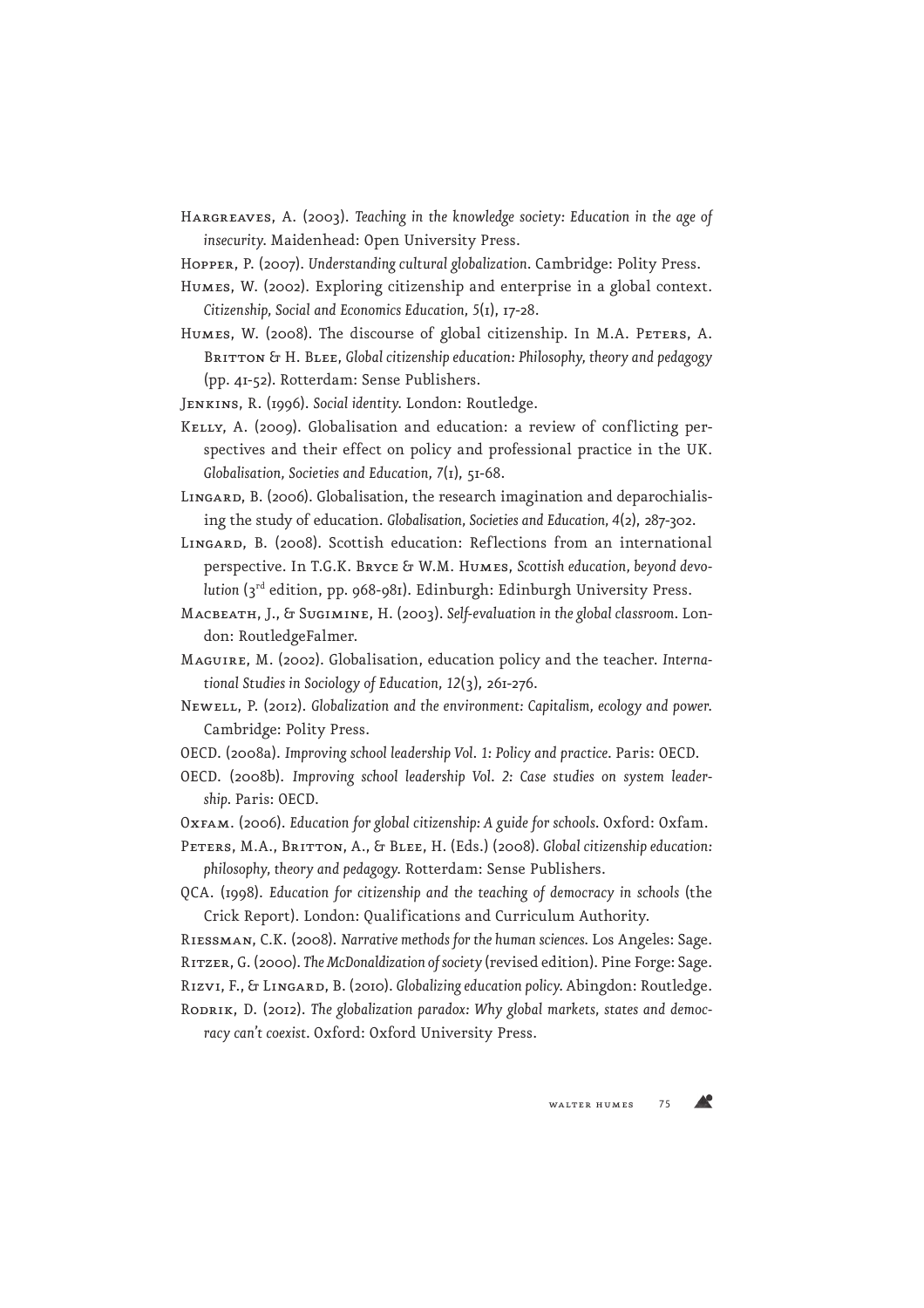SACHS, J. (2003). The activist teaching profession. Buckingham: Open University Press.

SAHLBERG, P. (2012). *Finnish lessons: What can the world learn from educational change in Finland?* New York: Teachers College Press.

- SELWYN, N. (2012). *Education in a digital world: Global perspectives on technology and education.* London: Routledge.
- SENNETT, R. (2006). The culture of the new capitalism. New Haven: Yale University Press.
- SHAH, H., & BROWN, K. (2010). Critical thinking in the context of global learning. In T.L.K. Wisely, I.M. Barr, A. Britton & B. King (Eds.), *Education in a global space: Research and practice in initial teacher education* (pp. 37-42). Edinburgh: International Development Education Association of Scotland.
- SHAMIR, R. (2008). The age of responsibilitization: On market-embedded morality. *Economy and Society, 37*(1), 1-19.
- Steger, M.B. (2003). *Globalization: A very short introduction.* Oxford: Oxford University Press.
- STENHOUSE, L. (1975). An introduction to curriculum research and development. London: Heinemann.

STIGLITZ, J. (2003). Globalization and its discontents. London: Penguin.

- STIGLITZ, J. (2007). *Making globalization work: The next steps to global justice.* London: Penguin.
- Tooley, J. (2004). Could the globalisation of education benefit the poor? Paper presented to the *Liberal Institute of the Freidrich Naumann Foundation*. Berlin.
- Wisely, T.L.K., Barr, I.M., Britton, A., & King, B. (Eds.) (2010). *Education in a global space: research and practice in initial teacher education.* Edinburgh: International Development Education Association of Scotland.
- Young, M. (2012). Education, globalisation and the 'voice' of knowledge. In H. Lauder, M. Young, H. Daniels, M. Balarin & J. Lowe, *Educating for the knowledge economy? Critical perspectives* (pp. 139-151)*.* London: Routledge.

**Received:** December 8, 2014 **Final version received:** December 19, 2014 **Published online:** December 29, 2014

\*

А.

76 narratives of globalisation and their implications for education